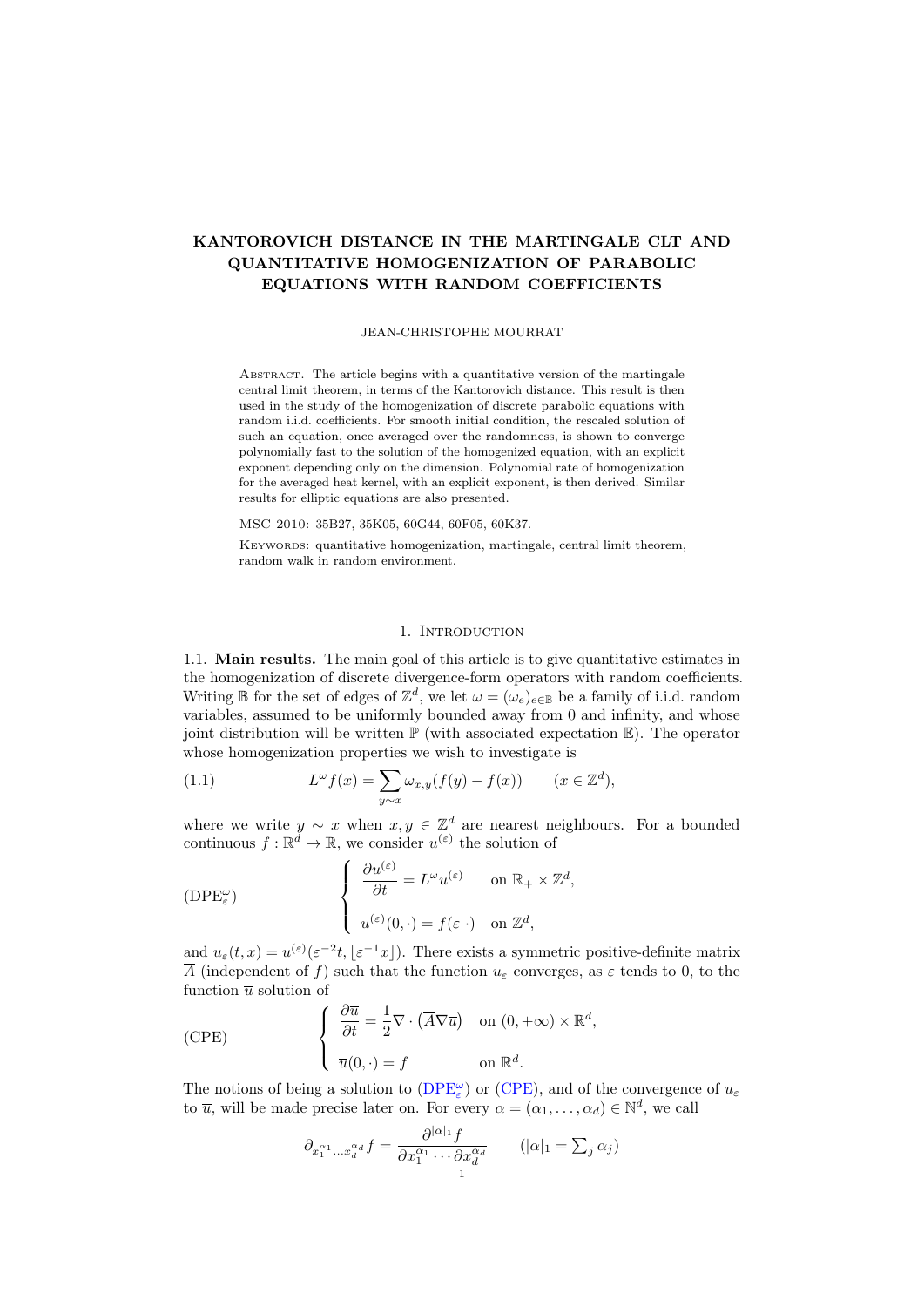a weak derivative of f of order  $|\alpha|_1$ , where the derivative is understood in the sense of distributions.

Here and below, we write |x| for the integer part of x,  $a \wedge b = \min(a, b)$ ,  $a \vee b = \max(a, b), \log_+(x) = \log(x) \vee 1$ , and  $|\xi|$  for the  $L^2$  norm of  $\xi \in \mathbb{R}^d$ . The main purpose of this paper is to prove the following theorems.

<span id="page-1-0"></span>**Theorem 1.1.** Let  $m = |d/2| + 3$  and  $\delta > 0$ . There exist constants  $C_{\delta}$  (which may depend on the dimension) and q such that, if the weak derivatives of f up to order m are in  $L^2(\mathbb{R}^d)$ , then for any  $\varepsilon > 0$ ,  $t > 0$  and  $x \in \mathbb{R}^d$ , one has

<span id="page-1-1"></span>
$$
(1.2) \quad |\mathbb{E}[u_{\varepsilon}(t,x)] - \overline{u}(t,x)|
$$
  
\$\leqslant \sum\_{j=1}^d \|\partial\_{x\_j} f\|\_{\infty} \varepsilon + C\_{\delta} (t + \sqrt{t}) \left( \|f\|\_2 + \sum\_{j=1}^d \|\partial\_{x\_j^m} f\|\_2 \right) \Psi\_{q,\delta} \left(\frac{\varepsilon^2}{t}\right),

where

<span id="page-1-4"></span>(1.3) 
$$
\Psi_{q,\delta}(u) = \begin{vmatrix} u^{1/4} & \text{if } d = 1, \\ \log_+^q (u^{-1}) \ u^{1/4} & \text{if } d = 2, \\ u^{1/2-\delta} & \text{if } d \ge 3. \end{vmatrix}
$$

Remark 1.2. The Sobolev embedding theorem ensures that under the assumptions of Theorem [1.1,](#page-1-0) the function f is continuously differentiable and the norms  $\|\partial_{x_j} f\|_{\infty}$ are finite (see for instance [\[Ad,](#page-23-0) Theorem 5.4]).

<span id="page-1-3"></span>**Theorem 1.3.** Let  $p_t^{\omega}(x, y)$  be the heat kernel associated to  $L^{\omega}$ , let

$$
\overline{p}_t(x,y) = \frac{1}{(2\pi t)^{d/2}\sqrt{\det \overline{A}}} \exp\left(-\frac{1}{2t}(y-x)^{\mathsf{T}} \ \overline{A}^{-1}(y-x)\right)
$$

be the heat kernel associated to  $\frac{1}{2}\nabla \cdot \overline{A} \nabla$ , and let  $\delta > 0$ . There exist constants  $c > 0$ be the heat kernet associated to  $\frac{1}{2} \mathbf{v} \cdot \mathbf{A} \mathbf{v}$ , and tet  $\theta > 0$ . There exist constants  $c > 0$  (independent of  $\delta$ ),  $q$ ,  $C_{\delta}$ ,  $\varepsilon_{\delta} > 0$  such that for any  $\varepsilon > 0$ ,  $t > 0$  satisfying  $\varepsilon/\sqrt{t} \leq \vare$ and any  $x \in \mathbb{R}^d$ , one has

<span id="page-1-2"></span>
$$
(1.4) \quad \left| \varepsilon^{-d} \mathbb{E} \left[ p_{\varepsilon^{-2}t}^{\omega}(0, \lfloor \varepsilon^{-1}x \rfloor) \right] - \overline{p}_t(0, x) \right|
$$
  

$$
\leq \frac{C_\delta}{t^{d/2}} \left( \Psi_{q,\delta} \left( \frac{\varepsilon^2}{t} \right) \right)^{1/(d+3)} \exp \left[ -c \left( \frac{|x|^2}{t} \wedge |\varepsilon^{-1}x| \right) \right].
$$

In particular, for any  $s > 0$ , there exists  $C_{\delta,s}$  such that for  $\varepsilon$  small enough,

<span id="page-1-5"></span>
$$
\sup_{x \in \mathbb{R}^d} \sup_{t \ge s} \left| \varepsilon^{-d} \mathbb{E} \left[ p_{\varepsilon^{-2}t}^\omega(0, \lfloor \varepsilon^{-1} x \rfloor) \right] - \overline{p}_t(0, x) \right| \le C_{\delta, s} \left( \Psi_{q, \delta}(\varepsilon^2) \right)^{1/(d+3)}
$$

.

*Remark* 1.4. For a given smooth function f and a fixed  $t > 0$ , the right-hand side of [\(1.2\)](#page-1-1) is of the order of

(1.5) 
$$
\begin{cases} \sqrt{\varepsilon} & \text{if } d = 1, \\ \log^{q}(\varepsilon^{-1})\sqrt{\varepsilon} & \text{if } d = 2, \\ \varepsilon^{1-\delta'} & \text{if } d \geqslant 3, \end{cases}
$$

where  $\delta' = 2\delta > 0$  is arbitrary. Similarly, for fixed t and x, the right-hand side of [\(1.4\)](#page-1-2) is of the order of

<span id="page-1-6"></span>(1.6) 
$$
\begin{cases} \varepsilon^{1/8} & \text{if } d = 1, \\ \log^{q/5}(\varepsilon^{-1}) \varepsilon^{1/10} & \text{if } d = 2, \\ \varepsilon^{1/(d+3)-\delta''} & \text{if } d \ge 3, \end{cases}
$$

where  $\delta'' = 2\delta/(d+3) > 0$  is arbitrary.

Remark 1.5. Similar results concerning elliptic equations are presented in Theorems [7.1](#page-20-0) and [7.3](#page-20-1) below.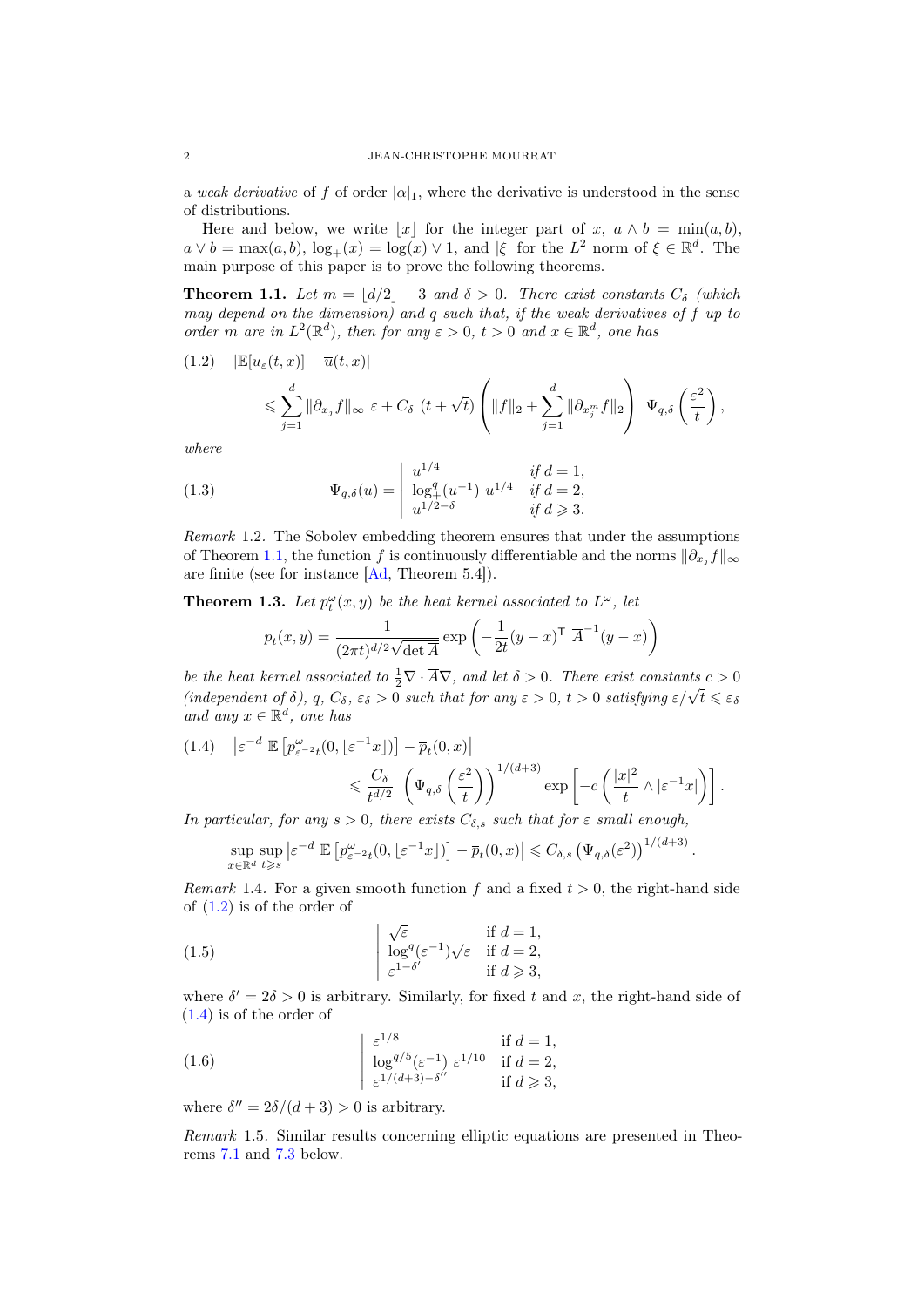1.2. Context. Homogenization problems have a very long story, going back at least to [\[Ma,](#page-24-0) [St\]](#page-24-1). Rigorous proofs of homogenization for periodic environments were obtained in the 60s and 70s (see [\[BLP\]](#page-23-1) for references), and then for random environments with [\[Ko78,](#page-24-2) [Yu80,](#page-25-0) [PV81,](#page-24-3) [Kü83\]](#page-24-4). Classical methods used to show homogenization typically rely on a compactness argument, or on the ergodic theorem, both approaches leaving the question of the rate of convergence untouched.

For continuous space and periodic coefficients, [\[JKO,](#page-24-5) Corollary 2.7] uses spectral methods to show that

$$
\left| \varepsilon^{-d} \ p^\omega_{\varepsilon^{-2} t}(0,\varepsilon^{-1} x) - \overline{p}_t(0,x) \right| \leqslant C \ \frac{\varepsilon}{t^{(d+1)/2}}.
$$

For random coefficients, available results are much less precise. For continuous space, [\[Yu86\]](#page-25-1) gives an algebraic speed of convergence of  $u<sub>\epsilon</sub>$  to  $\overline{u}$  for the elliptic problem and  $d \geq 3$ , without providing an explicit exponent. In [\[CS10\]](#page-23-2), the much more general case of fully nonlinear elliptic equations is considered, and a speed of convergence of a logarithmic type is proved.

Here, we focus on the convergence of the *average* of  $u_{\varepsilon}$  to  $\overline{u}$ . This approach has been considered in [\[CS13\]](#page-24-6) for the elliptic problem. There, it is shown that the suitably rescaled Green function, once averaged over the randomness of the coefficients, differs from the Green function of the homogenized equation by no more than a negative power of  $\varepsilon$ . The exponent obtained is implicit, and depends on the ellipticity condition assumed on the random coefficients. Similar results for parabolic equations have been derived in [\[CF13\]](#page-23-3).

In contrast, Theorems [1.1](#page-1-0) and [1.3](#page-1-3) provide explicit exponents, that depend only on the dimension. I conjecture that the correct order of decay with  $\varepsilon$  in Theorem [1.1](#page-1-0) should be √

$$
\begin{array}{ll}\n\sqrt{\varepsilon} & \text{if } d = 1, \\
\varepsilon \sqrt{|\log(\varepsilon)|} & \text{if } d = 2, \\
\varepsilon & \text{if } d \ge 3.\n\end{array}
$$

This differs notably from what is obtained in Theorem [1.1](#page-1-0) only when  $d = 2$ . On the other hand, it may well be that the assumption of high regularity on  $f$  is only an artefact of the methods employed.

<span id="page-2-0"></span>The fact that

(1.7) 
$$
\sup_{x \in \mathbb{R}^d} \sup_{t \ge s} |\varepsilon^{-d} p_{\varepsilon^{-2} t}^{\omega}(0, \lfloor \varepsilon^{-1} x \rfloor) - \overline{p}_t(0, x)| \xrightarrow[\varepsilon \to 0]{\text{a.s.}} 0
$$

is known at least since [\[BH09\]](#page-23-4), where the much more difficult case where the random coefficients are Bernoulli random variables is considered (in this context, the heat kernel should be considered only within the unique infinite percolation cluster). Yet, for strictly positive random coefficients, this convergence does not hold if the distribution of the random coefficients is allowed to have a fat tail close to 0 and when  $d \geq 4$  [\[BBHK08,](#page-23-5) [BB12\]](#page-23-6). Under the same circumstance and when  $p^{\omega}$  is replaced by its average in [\(1.7\)](#page-2-0), the convergence fails to hold in any dimension [\[FM06\]](#page-24-7) (see however [\[ABDH13,](#page-23-7) Proposition 7.2] for a nice way to get around this problem).

Under our present assumption of uniform ellipticity, regularity properties of the average of  $p^{\omega}$  were proved in [\[CN00a,](#page-23-8) [DD05\]](#page-24-8) (more on this will come below).

An evaluation of the gap between the average of  $u_{\varepsilon}$  and  $\overline{u}$  naturally calls for estimates on the size of the random fluctuations of  $u_{\varepsilon}$  around its average. In this direction and for the elliptic problem, [\[CN00a\]](#page-23-8) obtains algebraic decay of the variance of  $u_{\varepsilon}$  (integrated over space). The exponent obtained is implicit, and depends on the ellipticity conditions<sup>[1](#page-2-1)</sup>.

<span id="page-2-1"></span><sup>&</sup>lt;sup>1</sup>A. Gloria has announced improved estimates on this problem.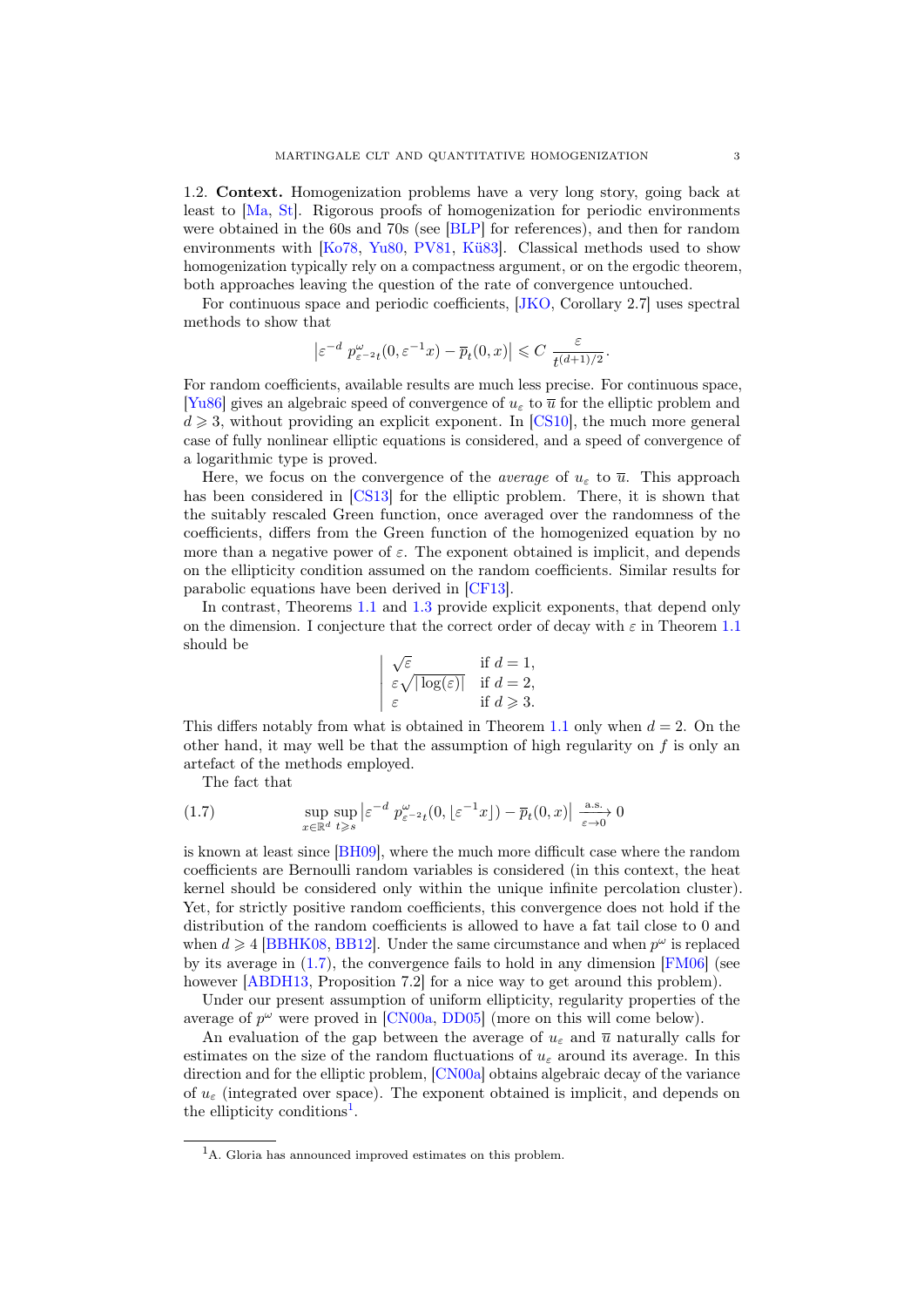1.3. Our approach. In order to prove Theorem [1.1,](#page-1-0) we will use the representation of  $u_{\varepsilon}$  as the expected value over the paths of a random walk, that we write  $(X_t)_{t\geq0}$ . This random walk has inhomogeneous jump rates given by the  $(\omega_e)_{e \in \mathbb{B}}$ , and  $L^{\omega}$  is its infinitesimal generator. For instance, one has

$$
u_{\varepsilon}(t,0) = \mathbf{E}^{\omega}_0 \left[ f \left( \varepsilon X_{\varepsilon^{-2} t} \right) \right],
$$

where we write  $\mathbf{P}_0^{\omega}$  for the distribution of the random walk starting from 0, and  $\mathbf{E}_0^{\omega}$ for its associated expectation. The (pointwise) convergence of  $u_{\varepsilon}$  to  $\overline{u}$  is equivalent to the claim that the random walk, after diffusive scaling, satisfies a central limit theorem. Quantitative estimates should thus follow if one can provide with rates of convergence in this central limit theorem.

In [\[Mo12\]](#page-24-9), it is shown that there exist constants  $C, q \geq 0$  such that for any  $\xi$  of unit norm,

$$
(1.8) \quad \sup_{x \in \mathbb{R}} \left| \mathbb{P} \mathbf{P}_0^{\omega} \left[ \frac{\xi \cdot X_t}{\sigma(\xi) \sqrt{t}} \leq x \right] - \Phi(x) \right| \leq C \left| \begin{array}{cc} t^{-1/10} & \text{if } d = 1, \\ \log_+^q(t) \ t^{-1/10} & \text{if } d = 2, \\ \log_+^r(t) \ t^{-1/5} & \text{if } d = 3, \\ t^{-1/5} & \text{if } d \geq 4, \end{array} \right.
$$

where  $\Phi$  is the cumulative distribution function of the standard Gaussian random variable, and  $\sigma(\xi) = \xi \cdot \overline{A} \xi$ .

This result has two important weak points: (1) the rates are far from the usual  $t^{-1/2}$  one obtains for sums of i.i.d. random variables, and (2) the theorem only gives information about the projections of  $X_t$  onto a fixed vector. We shall find ways to overcome these two problems.

The classical approach for the proof of a central limit theorem for the random walk consists in decomposing it as the sum of a martingale plus a remainder term, and then show that the martingale converges (after scaling) to a Gaussian random variable, while the remainder term becomes negligible in the limit.

In view of this, what should be done is clear: we should first find a quantitative estimate on how small the remainder term is, and second, show that the martingale converges rapidly to a Gaussian. This is indeed the method used in [\[Mo12\]](#page-24-9). The control of the remainder term given there is satisfactory, and the problem lies with the quantitative central limit theorem for the martingale part.

This quantitative central limit theorem relies on the fact that one can have a sharp control of the variance of the quadratic variation of the martingale. It is shown that, after scaling, this variance decays like  $t^{-1}$  when  $d \geq 4$ , which is the best possible rate. However, given such a control, the quantitative CLT (due to [\[HB70,](#page-24-10) [Ha88\]](#page-24-11)) used there only yields a decay of  $t^{-1/5}$  in this case.

Surprisingly, this exponent  $1/5$  is best possible in general  $[Mo13]$ . To overcome this obstruction, we derive new quantitative CLT's for martingales, that will not yield a Berry-Esseen type of estimate, but rather measure

$$
\sup_{f\in\mathfrak{L}}\left|\mathbb{E}\mathbf{E}_0^{\omega}\left[f\left(\frac{\xi\cdot X_t}{\sigma(\xi)\sqrt{t}}\right)\right]-\int f\,\mathrm{d}\Phi\right|,
$$

where  $\mathfrak L$  is a class of functions (this is reminiscent of Stein's method, see for instance [\[CS05\]](#page-23-9)). When  $\mathfrak L$  is the class of bounded 1-Lipschitz functions, the supremum is often called the Kantorovich(-Rubinstein) distance. We also consider  $\mathfrak L$  to be the class of bounded  $\mathcal{C}^2$  functions that have first derivative bounded by 1 and second derivative bounded by  $k$ , and call it the  $k$ -Kantorovich distance. The martingale CLT's obtained hold for general square-integrable martingales, and are of independent interest.

Once equipped with these quantitative martingale CLT's, we apply them to the one-dimensional projections of the random walk  $(X_t)$ , and for  $d \geqslant 3$ , we obtain rates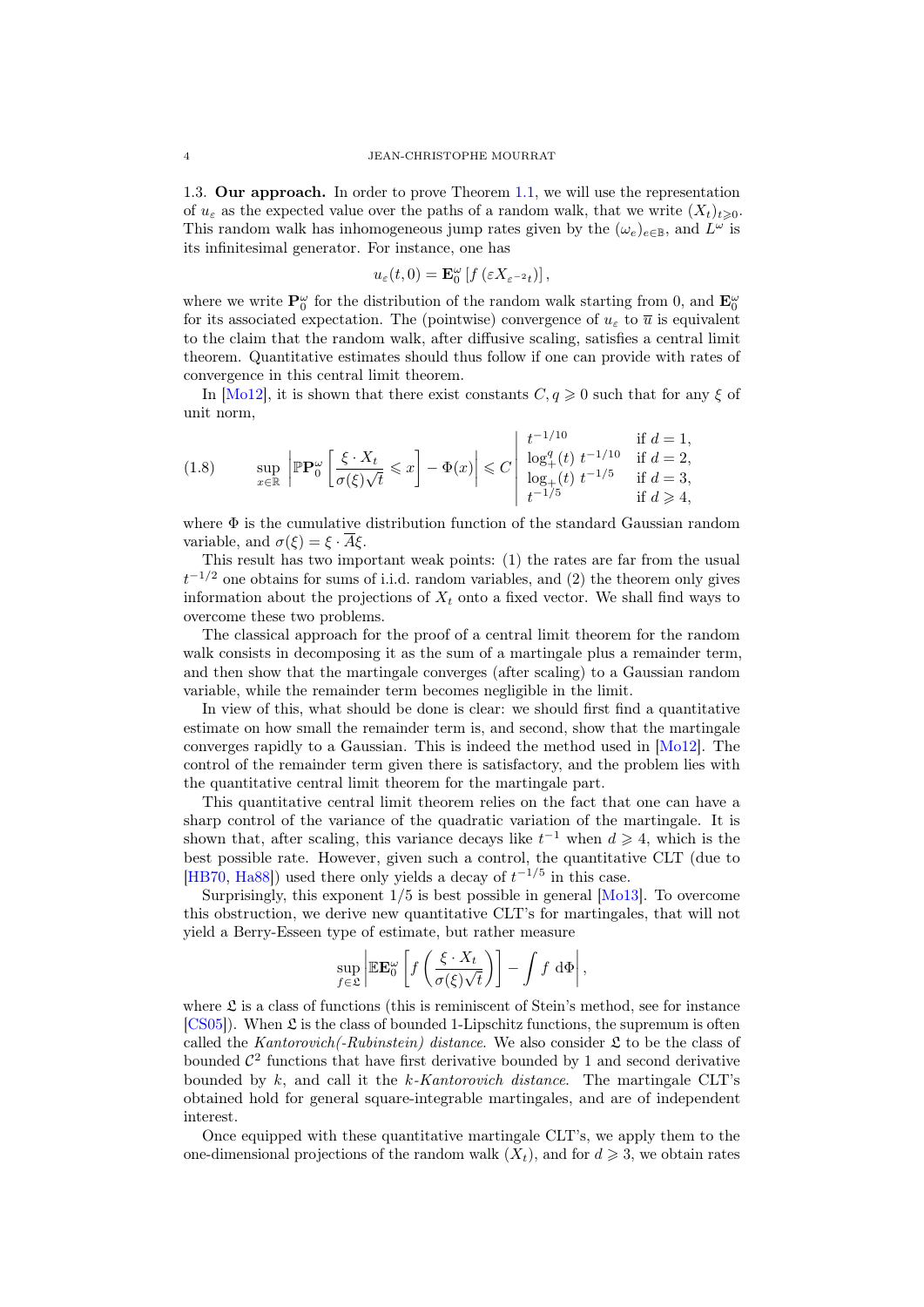approaching the i.i.d. rate of  $t^{-1/2}$ . To do so, we use estimates derived in [\[Mo12\]](#page-24-9), most importantly on the variance of the quadratic variation of the martingale. These in turn are consequences of the  $L^p$  boundedness of the corrector (for  $d \geq 3$ , and with logarithmic corrections for  $d = 2$ ), and of a spatial decorrelation property of this corrector, proved in [\[GO11,](#page-24-13) Theorem 2.1 and Proposition 2.1].

In order to obtain Theorem [1.1,](#page-1-0) we need to carry the information obtained on the projections of  $X_t$  to  $X_t$  itself, in a kind of quantitative version of the Cramér–Wold theorem. This is achieved through Fourier analysis, at the price of requiring the existence of weak derivatives of higher order.

The key observation that enables to go from Theorem [1.1](#page-1-0) to Theorem [1.3](#page-1-3) is the high regularity of the averaged heat kernel. In contrast to the true heat kernel, the averaged one has a gradient which is bounded by a constant times the gradient of  $\bar{p}$ , as is proved in [\[CN00a,](#page-23-8) [DD05\]](#page-24-8).

The estimates due to [\[GO11\]](#page-24-13) are the only place where the assumptions of independence and uniform ellipticity of the coefficients come into play. In particular, if it is shown that these estimates are valid for certain correlated environments, then the present results automatically extend to this context. The present results should also extend to continuous space with only minor change, as long as the estimates of [\[GO11\]](#page-24-13) remain true in this setting[2](#page-4-0) .

1.4. **Organization of the paper.** We introduce the  $(k-)$ Kantorovich and Kolmogorov distances in section [2.](#page-4-1) In section [3,](#page-5-0) we consider general square-integrable martingales, and derive quantitative CLT's with respect to the  $(k-)$ Kantorovich distances. We then apply these results to projections of the random walk  $X_t$  in section [4.](#page-9-0) The homogenization setting is taken up in section [5,](#page-12-0) and Theorem [1.1](#page-1-0) is proved. Theorem [1.3](#page-1-3) is then derived in section [6.](#page-16-0) Finally, similar results for the homogenization of elliptic equations are presented in section [7.](#page-20-2)

# 2. Distances between probability measures

<span id="page-4-1"></span>A function  $f : \mathbb{R}^m \to \mathbb{R}^n$  is said to be k-Lipschitz if for any  $x, y \in \mathbb{R}^m$ , one has  $|f(y) - f(x)| \leq k|y - x|$ . Let  $\nu, \nu'$  be probability measures on  $\mathbb{R}$ , and let  $F_{\nu}, F_{\nu'}$ be their respective cumulative distribution functions. We define the Kantorovich distance between  $\nu$  and  $\nu'$  as

(2.1) 
$$
\mathsf{d}_1(\nu,\nu') = \sup \left\{ \left| \int f \mathrm{d}\nu - \int f \mathrm{d}\nu' \right|, \ f \text{ bounded and } 1\text{-Lip.} \right\},\
$$

and the Kolmogorov distance between  $\nu$  and  $\nu'$  as

(2.2) 
$$
d_{\infty}(\nu, \nu') = \sup_{x \in \mathbb{R}} |F_{\nu'}(x) - F_{\nu}(x)| = ||F_{\nu'} - F_{\nu}||_{\infty}.
$$

The notation for the Kantorovich distance becomes more transparent once we recall that (see for instance  $[V_i, Theorem 1.14 and (2.48)]$ )

(2.3) 
$$
d_1(\nu, \nu') = \int |F_{\nu'}(x) - F_{\nu}(x)| dx = ||F_{\nu'} - F_{\nu}||_1.
$$

As we will see below, bounds in the martingale CLT are improved when measured with the Kantorovich distance instead of the Kolmogorov distance. We now introduce weaker forms of the Kantorovich distance, for which the rates of convergence will be even better. For any  $k \in [0, +\infty]$ , we define the k-Kantorovich distance as

$$
\mathsf{d}_{1,k}(\nu,\nu')=\sup\left\{\left|\int f\mathrm{d}\nu-\int f\mathrm{d}\nu'\right|,\ f\in\mathcal{C}_b^2(\mathbb{R},\mathbb{R}),\|f'\|_{\infty}\leqslant 1,\|f''\|_{\infty}\leqslant k\right\},\
$$

<span id="page-4-0"></span><sup>&</sup>lt;sup>2</sup>A. Gloria, S. Neukamm and F. Otto have announced results in this direction.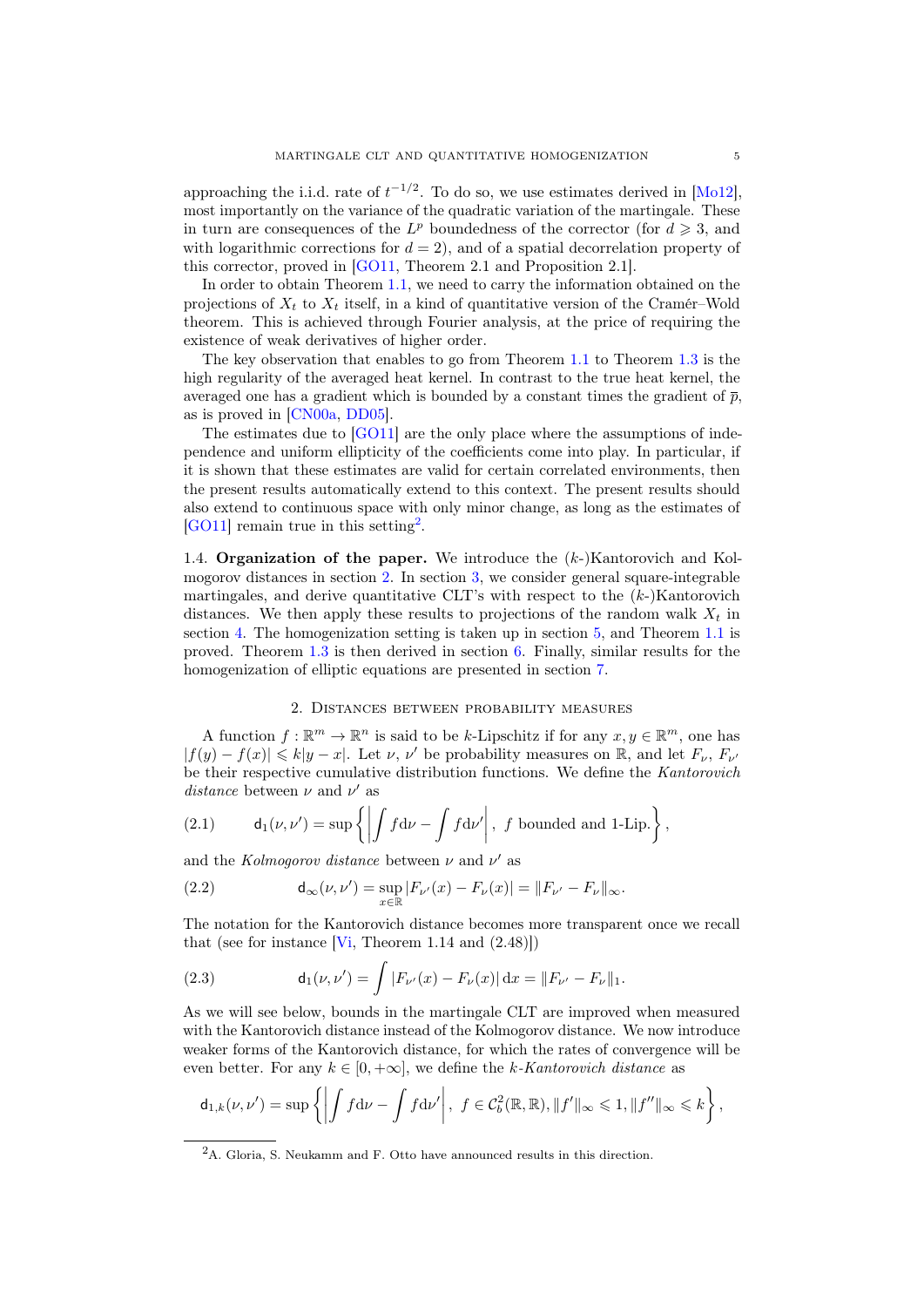where  $\mathcal{C}_b^2(\mathbb{R}, \mathbb{R})$  is the set of bounded twice continuously differentiable functions from R to R. For  $k \leq k'$ , one has  $d_{1,k} \leq d_{1,k'} \leq d_{1,\infty} = d_1$ . Note that if  $f \in C_b^2(\mathbb{R}, \mathbb{R})$ , then

<span id="page-5-7"></span>(2.4) 
$$
\left| \int f d\nu - \int f d\nu' \right| \leq \|f'\|_{\infty} d_{1, \|f''\|_{\infty}/\|f'\|_{\infty}}(\nu, \nu').
$$

In the sequel, if X follows the distribution  $\nu$  and Y the distribution  $\nu'$ , we may write  $d_1(X, Y)$  to denote  $d_1(\nu, \nu')$ , or also  $d_1(X, F_{\nu'})$  if convenient. If X and Y are defined on the same probability space with probability measure P and associated expectation  $E$ , then for any 1-Lipschitz function  $f$ , we have

$$
|E[f(X)] - E[f(Y)]| \leq E|f(X) - f(Y)| \leq E|X - Y|,
$$

and hence

$$
(2.5) \t\t d_1(X,Y) \leqslant E|X-Y|.
$$

Similarly, if X follows the distribution  $\nu$  and Y the distribution  $\nu'$ , we write  $d_{1,k}(X,Y)$ ,  $d_{1,k}(X, F_{\nu'})$  or  $d_{1,k}(\nu, \nu')$  as convenient.

# <span id="page-5-6"></span>3. Martingale CLT

<span id="page-5-0"></span>For a square-integrable cadlag martingale  $(M_t)_{t\in[0,1]}$  defined with respect to the probability measure P and the right-continuous filtration  $(\mathcal{F}_t)_{t\geqslant0}$ , we write  $(\langle M \rangle_t)_{t \in [0,1]}$  for its predictable quadratic variation,

$$
\Delta M(t) = M_t - \lim_{s \to t^-} M_s,
$$

and

$$
L_{2p} = E\left[\sum_{0 \leq t \leq 1} |\Delta M(t)|^{2p}\right].
$$

Recall that we denote by  $\Phi$  the cumulative distribution function of the standard Gaussian random variable. In [\[Ha88\]](#page-24-11), the following is proved.

<span id="page-5-3"></span>**Theorem 3.1** ([\[Ha88\]](#page-24-11)). For any  $p > 1$ , there exists  $\overline{C}_p$  (independent of M) such that

<span id="page-5-1"></span>(3.1) 
$$
\mathsf{d}_{\infty}(M_1,\Phi)\leqslant \overline{C}_p\left(L_{2p}^{1/(2p+1)}+\|\langle M\rangle_1-1\|_p^{p/(2p+1)}\right).
$$

Our first result consists in showing that one can get sharper bounds if one replaces the Kolmogorov distance by the  $(k-)$ Kantorovich distance in  $(3.1)$ .

<span id="page-5-2"></span>**Theorem 3.2.** For any  $p > 1$ , there exists  $C_p$  (independent of M) such that

<span id="page-5-4"></span>(3.2) 
$$
\mathsf{d}_1(M_1,\Phi) \leqslant C_p L_{2p}^{1/(2p+1)} + 2 \|\langle M \rangle_1 - 1\|_1^{1/2},
$$

and for any  $k \geqslant 0$ ,

<span id="page-5-5"></span>(3.3) 
$$
\mathsf{d}_{1,k}(M_1,\Phi) \leqslant C_p L_{2p}^{1/(2p+1)} + \frac{k}{2} L_{2p}^{1/p} + (k \vee 1) \|\langle M \rangle_1 - 1\|_1.
$$

*Remark* 3.3. Naturally, one has  $\|\langle M \rangle_1 - 1\|_1 \le \|\langle M \rangle_1 - 1\|_p$ , and the statements are only interesting when this quantity, and also  $L_{2p}$ , are small, so Theorem [3.2](#page-5-2) indeed provides better rates of convergence than Theorem [3.1.](#page-5-3) It is shown in [\[Mo13\]](#page-24-12) that it is not possible to change the exponent  $p/(2p+1)$  appearing on the term  $\| \langle M \rangle_1 - 1 \|_p$  in the right-hand side of [\(3.1\)](#page-5-1) by any higher exponent. It would be interesting to investigate how sharp [\(3.2\)](#page-5-4) is in this respect. The term  $\|\langle M\rangle_1 - 1\|_1$ appearing on the right-hand side of [\(3.3\)](#page-5-5) cannot be improved. Indeed, let  $(B_s)_{s\geq0}$ be a standard Brownian motion, and consider the martingale  $M_s = B_{(1+\epsilon)s}$ . Since the martingale is continuous,  $L_{2p}$  vanishes, while one has  $\|\langle M\rangle_1 - 1\|_1 = \varepsilon$ . On the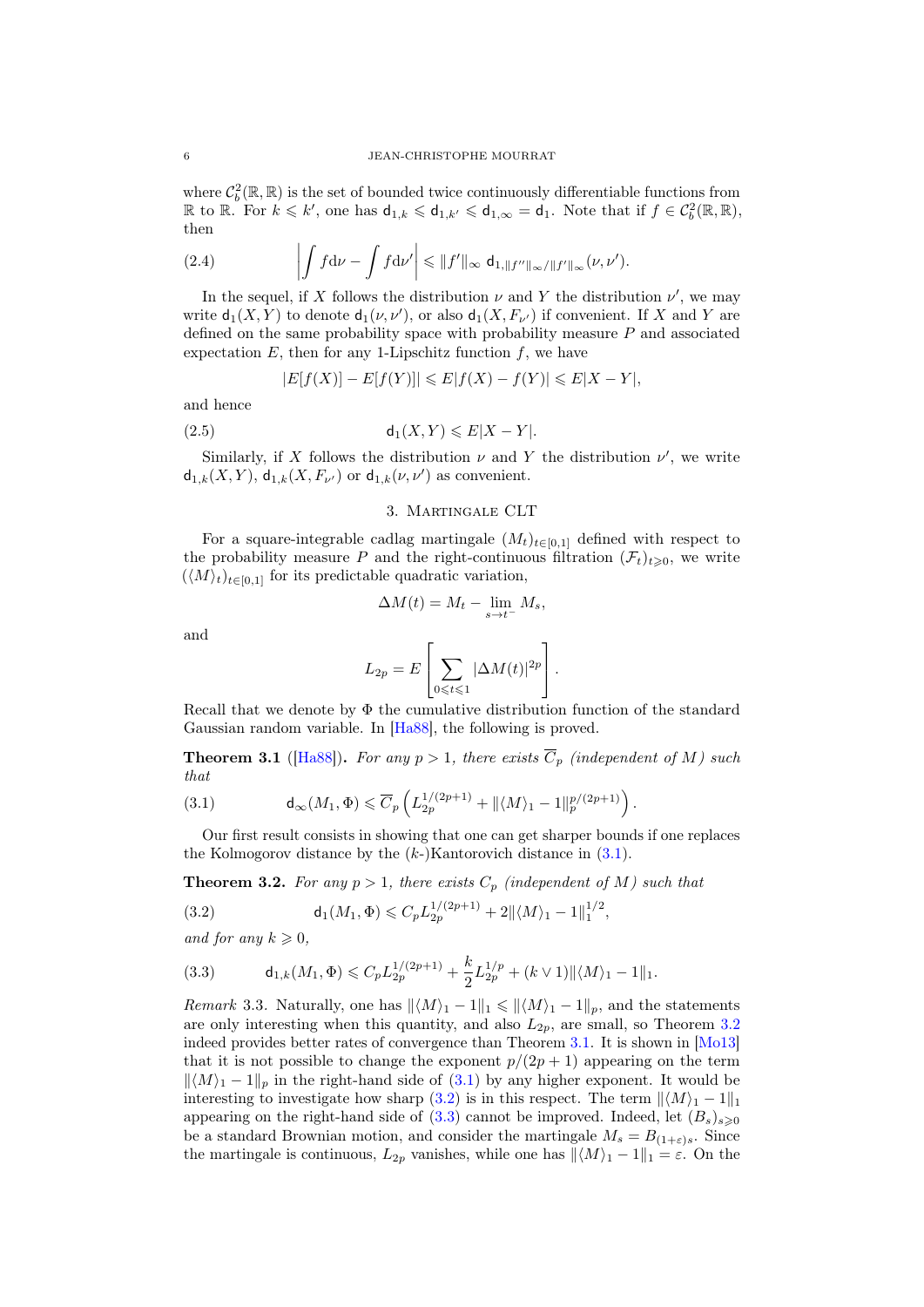other hand, the cosine function has first and second derivatives bounded by 1, and thus

$$
\mathsf{d}_{1,1}(M_1,\Phi)\geqslant E[\cos(B_1)]-E[\cos(M_1)]=e^{-1/2}-e^{-(1+\varepsilon)/2}\sim\frac{\varepsilon}{2}\qquad(\varepsilon\to 0),
$$

thus justifying the optimality of the exponent on  $||\langle M \rangle_1 - 1||_1$ .

Remark 3.4. A quantitative martingale CLT expressed in terms of the Kantorovich distance was already formulated in [\[RR,](#page-24-15) Theorem 8.1.16]. The terms involved in the bound are however difficult to estimate in practical situations, in contrast to what is obtained in Theorem [3.2.](#page-5-2)

In order to prove Theorem [3.2,](#page-5-2) we will rely on the following non-uniform version of Theorem [3.1.](#page-5-3)

<span id="page-6-0"></span>**Theorem 3.5** ([\[HJ88,](#page-24-16) [Ha88\]](#page-24-11)). For any  $p > 1$ , there exists  $\tilde{C}_p$  (independent of M) such that if  $L_{2p} + ||\langle M \rangle_1 - 1||_p^p \leq 1$ , then for any  $x \in \mathbb{R}$ ,

$$
|P[M_1\leqslant x]-\Phi(x)|\leqslant \frac{\tilde{C}_p}{1+|x|^{2p}}\left(L_{2p}^{1/(2p+1)}+\|\langle M\rangle_1-1\|_p^{p/(2p+1)}\right).
$$

[\[HJ88,](#page-24-16) Theorem 1] is the equivalent statement concerning discrete-time martingales. Theorem [3.5](#page-6-0) can be derived from its discrete-time version by applying the approximation procedure explained in [\[Ha88,](#page-24-11) Section 4] (in [\[Ha88\]](#page-24-11), locally square-integrable martingales are considered, while we stick here with plainly squareintegrable martingales. There is no loss of generality however, since a locally square-integrable martingale is in fact a square-integrable one if  $\| \langle M \rangle_1 - 1 \|_1$  is finite. One can thus skip the localization procedure at the end of  $[Ha88, Section 4]$  $[Ha88, Section 4]$ .

*Proof of Theorem [3.2.](#page-5-2)* We start by proving that there exists  $C_p$  (independent of M) such that [\(3.2\)](#page-5-4) holds. We decompose the proof of this into three steps.

Step I.1. We first prove the claim assuming that

$$
(3.4) \t\t \langle M \rangle_1 = 1 \text{ a.s.}
$$

and that  $L_{2p} \leq 1$ . Under this condition, Theorem [3.5](#page-6-0) ensures that

<span id="page-6-1"></span>
$$
|P[M_1\leqslant x]-\Phi(x)|\leqslant \frac{\tilde{C}_p}{1+|x|^{2p}}L_{2p}^{1/(2p+1)}.
$$

We thus have, after possibly enlarging  $\tilde{C}_p$ ,

$$
\mathsf{d}_1(M_1, \Phi) = \int |P[M_1 \leq x] - \Phi(x)| \, dx \leq \tilde{C}_p L_{2p}^{1/(2p+1)},
$$

which is the desired result.

*Step I.2.* We now no longer impose that condition  $(3.4)$  holds, but keep with the assumption that  $L_{2p} \leq 1$ . Following an idea probably due to  $Dv72$ , we introduce

$$
\tau = \sup\{t \leq 1 : \langle M \rangle_t \leq 1\}.
$$

Note that  $\tau$  is a stopping time, since the filtration is right-continuous, and thus

$$
\{\tau \leqslant t\} = \bigcap_{\varepsilon > 0} \{\langle M \rangle_{t+\varepsilon} > 1\} \in \mathcal{F}_t.
$$

We define

$$
\langle M \rangle_{\tau^-} = \begin{vmatrix} \langle M \rangle_1 & \text{if } \langle M \rangle_1 \leq 1, \\ \lim_{t \to \tau^-} \langle M \rangle_t & \text{otherwise,} \end{vmatrix}
$$

and

$$
M_{\tau^-} = \begin{vmatrix} M_1 & \text{if } \langle M \rangle_1 \leq 1, \\ \lim_{t \to \tau^-} M_t & \text{otherwise.} \end{vmatrix}
$$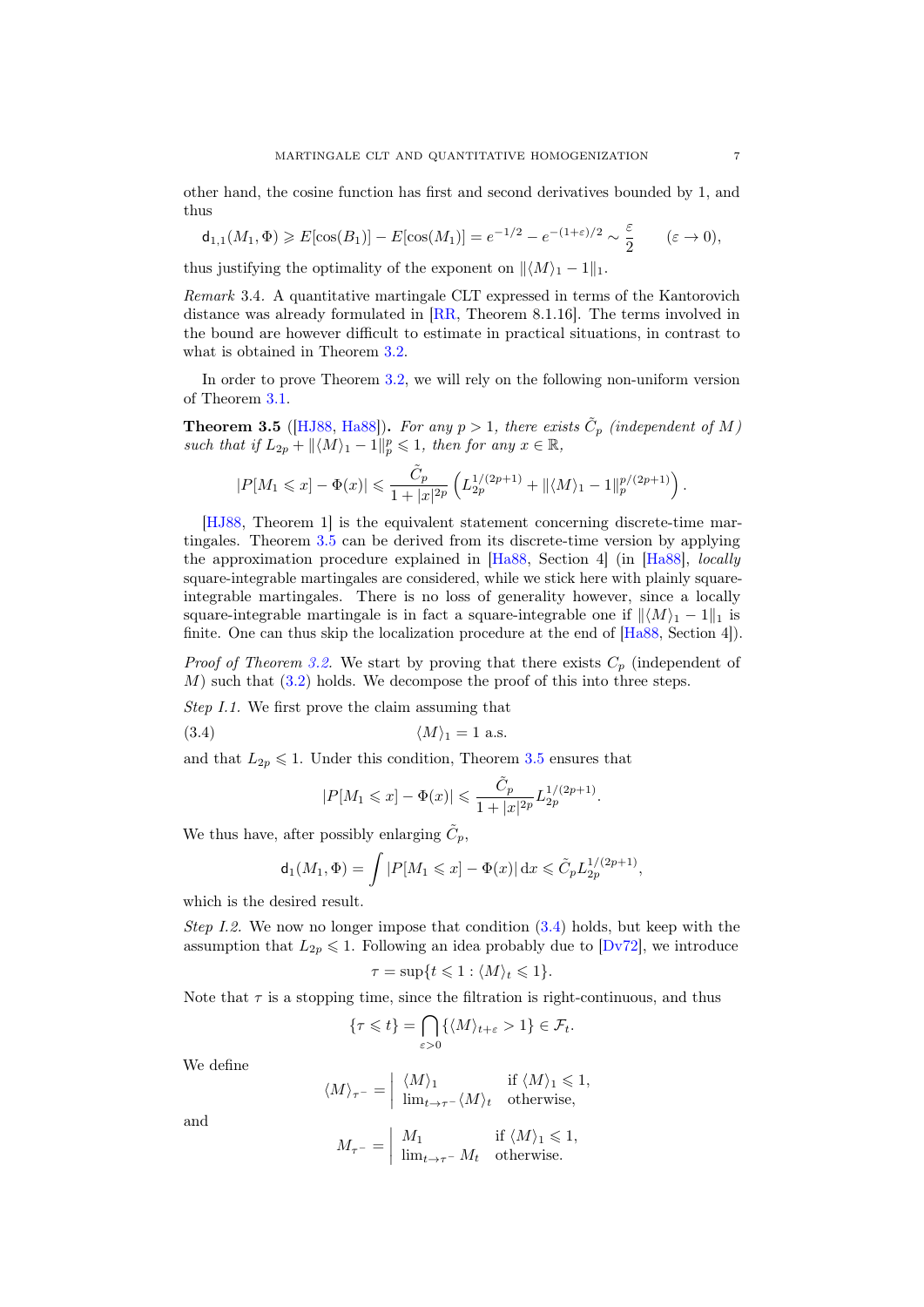Note that  $\langle M \rangle_{\tau^-}$  ≤ 1. Let  $(B_s)_{s>0}$  be a standard Brownian motion, independent of the martingale. We define

$$
\tilde{M}_s = \begin{vmatrix} M_s & \text{if } 0 \leqslant s < \tau, \\ M_{\tau^-} & \text{if } \tau \leqslant s \leqslant 1, \\ M_{\tau^-} + B_{s-1} & \text{if } 1 \leqslant s \leqslant 2 - \langle M \rangle_{\tau^-}, \\ M_{\tau^-} + B_{1 - \langle M \rangle_{\tau^-}} & \text{if } 2 - \langle M \rangle_{\tau^-} \leqslant s \leqslant 2. \end{vmatrix}
$$

By construction,  $\tilde{M}$  is a martingale, and

$$
\langle \tilde{M} \rangle_2 - \langle \tilde{M} \rangle_1 = 1 - \langle M \rangle_{\tau^-},
$$

hence  $\langle \tilde{M} \rangle_2 = 1$ . Naturally, the fact that  $\tilde{M}$  is defined on [0, 2] instead of [0, 1] plays no role, and this martingale satisfies condition [\(3.4\)](#page-6-1) (at time 2). Writing

<span id="page-7-1"></span>
$$
\tilde{L}_{2p} = E\left[\sum_{0 \leq t \leq 2} |\Delta \tilde{M}(t)|^{2p}\right],
$$

.

we clearly have  $\tilde{L}_{2p} \leqslant L_{2p} \leqslant 1$ . We learn from the first step of the proof that

(3.5) 
$$
\mathsf{d}_1(\tilde{M}_2, \Phi) \leq \tilde{C}_p \tilde{L}_{2p}^{1/(2p+1)} \leq \tilde{C}_p L_{2p}^{1/(2p+1)}
$$

We now want to use the fact that

(3.6) 
$$
\mathsf{d}_1(M_1,\Phi)\leqslant \mathsf{d}_1(M_1,\tilde{M}_2)+\mathsf{d}_1(\tilde{M}_2,\Phi)
$$

to estimate  $d_1(M_1, \Phi)$ . In view of  $(2.5)$ , we have

<span id="page-7-0"></span>
$$
\mathsf{d}_1(M_1,\tilde{M}_2)\leqslant E\left[\left|M_1-\tilde{M}_2\right|\right].
$$

Note that

$$
M_1 - \tilde{M}_2 = M_1 - M_\tau + \Delta M(\tau) \mathbf{1}_{\langle M \rangle_1 > 1} - B_{1 - \langle M \rangle_{\tau^-}},
$$

and thus

$$
E\left[\left|M_1-\tilde{M}_2\right|\right] \leqslant E\left[\left|M_1-M_{\tau}\right|\right]+E\left[\left|\Delta M(\tau)\right|\right]+E\left[\left|B_{1-\langle M\rangle_{\tau^-}}\right|\right].
$$

Let us write  $a_1 + a_2 + a_3$  for the latter sum, with obvious identifications. We bound the contribution of each of these terms successively.

$$
a_1 \leqslant E\left[ (M_1 - M_\tau)^2 \right]^{1/2} = E\left[ \langle M \rangle_1 - \langle M \rangle_\tau \right]^{1/2},
$$

since  $\tau \leq 1$  is a stopping time. Now, either  $\tau = 1$ , in which case  $\langle M \rangle_1 - \langle M \rangle_\tau = 0$ , or  $\tau < 1$ , in which case  $\langle M \rangle_{\tau} \geq 1$ . In both cases, we have

$$
\langle M\rangle_1-\langle M\rangle_\tau\leqslant|\langle M\rangle_1-1|\,,
$$

and thus

$$
a_1 \leq \|\langle M \rangle_1 - 1\|_1^{1/2}.
$$

As for  $a_2$ , we have

(3.7) 
$$
a_2 = E[|\Delta M(\tau)|] \leq E\left[|\Delta M(\tau)|^{2p}\right]^{1/(2p)} \leq L_{2p}^{1/(2p)}.
$$

For the third term, we have

<span id="page-7-2"></span>
$$
a_3 = c E \left[ \left| 1 - \langle M \rangle_{\tau^-} \right|^{1/2} \right] \leqslant c E \left[ \left| 1 - \langle M \rangle_{\tau^-} \right| \right]^{1/2},
$$

where  $c = E[|B_1|] \leq 1$ . We decompose the last expectation as

$$
E\left[|1-\langle M\rangle_{\tau^{-}}| \mathbf{1}_{\langle M\rangle_{1}\leqslant 1}\right]+E\left[|1-\langle M\rangle_{\tau^{-}}| \mathbf{1}_{\langle M\rangle_{1}>1}\right].
$$

The first term is bounded by  $||1 - \langle M \rangle_1||_1$ , while the second term is smaller than  $E[\Delta \langle M \rangle(\tau)] \leqslant E[(\Delta M(\tau))^2]$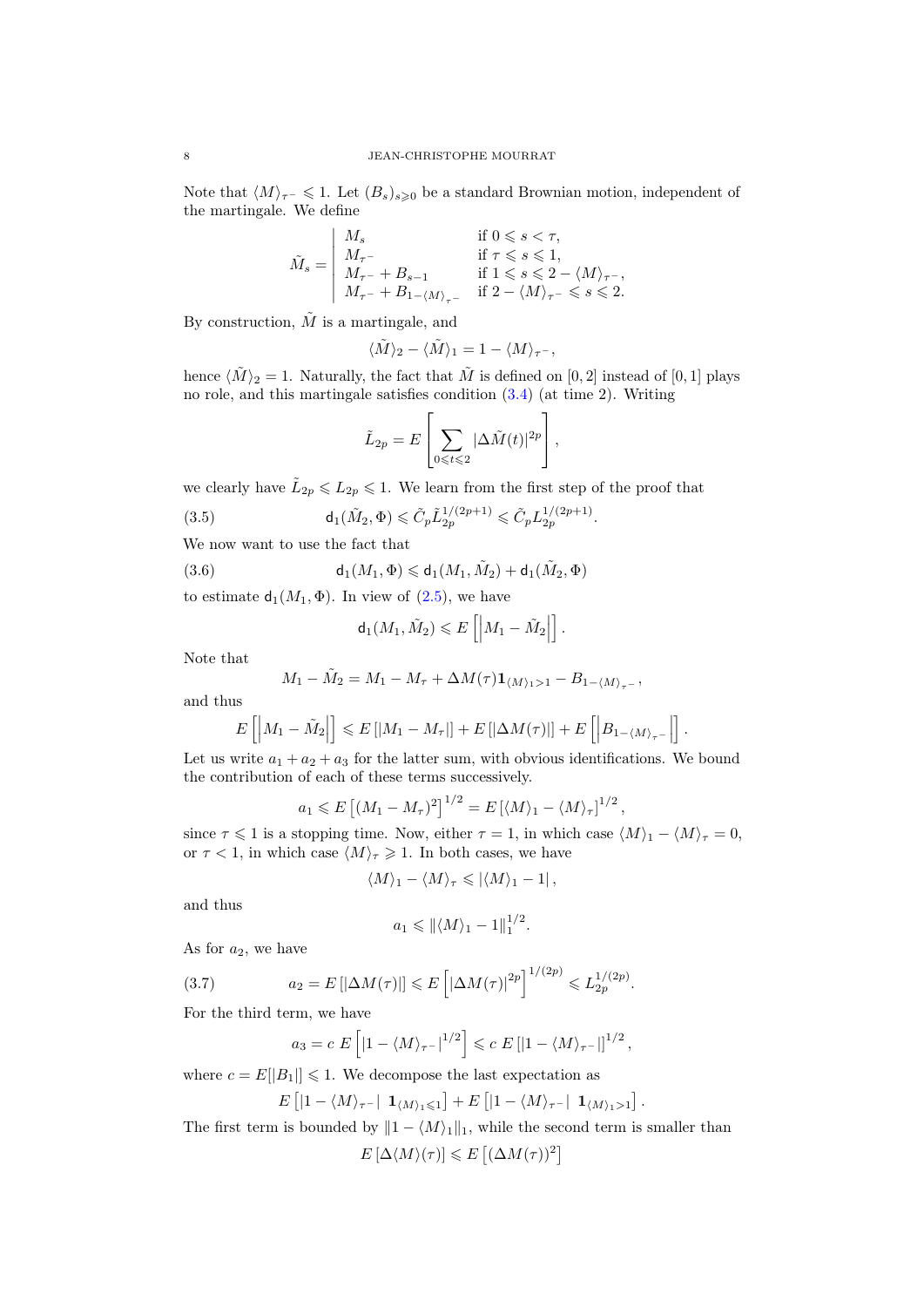(to see this, consult for instance the proof of [\[JS,](#page-24-18) Theorem 4.2]). The latter is bounded by

$$
E\left[ (\Delta M(\tau))^{2p} \right]^{1/p} \leqslant L_{2p}^{1/p}.
$$

To sum up, we have shown that

<span id="page-8-0"></span>
$$
\mathsf{d}_1(M_1, \tilde{M}_2) \leq \| \langle M \rangle_1 - 1 \|_1^{1/2} + L_{2p}^{1/(2p)} + \sqrt{\| 1 - \langle M \rangle_1 \|_1 + L_{2p}^{1/p}}.
$$

6 2khMi<sup>1</sup> − 1k 1/2 <sup>1</sup> + 2L 1/(2p) 2p (3.8) .

Since we assume that  $L_{2p} \leq 1$ , we have  $L_{2p}^{1/(2p)} \leq L_{2p}^{1/(2p+1)}$ , and equations [\(3.6\)](#page-7-0),  $(3.5)$  and  $(3.8)$  give us that

$$
\mathsf{d}_1(M_1,\Phi) \leqslant (\tilde{C}_p+2)L_{2p}^{1/(2p+1)}+2\|\langle M\rangle_1-1\|_1^{1/2},
$$

which is what we wanted to prove.

Step I.3. It remains to consider the case when  $L_{2p} > 1$ . It follows from [\(2.5\)](#page-5-6) that  $d_1(M_1, \Phi) \leqslant c + ||M_1||_1,$ 

where c is the  $L_1$  norm of a standard Gaussian,  $c \leq 1$ . Moreover,

$$
||M_1||_1 \le ||M_1||_2 = ||\langle M \rangle_1||_1^{1/2} \le (1 + ||\langle M \rangle_1 - 1||_1)^{1/2}.
$$

As a consequence, it is always true that

$$
d_1(M_1, \Phi) \leq 2 + ||\langle M \rangle_1 - 1||_1^{1/2}.
$$

The theorem is thus clearly true when  $L_{2p} > 1$  as soon as  $C_p \geq 2$ , and this finishes the proof of  $(3.2)$ .

We now proceed to show that there exists  $C_p$  (independent of M and k) such that [\(3.3\)](#page-5-5) holds, and decompose the proof of this fact into two steps.

Step II.1. We assume first that  $L_{2p} \leq 1$ , and consider again the martingale  $\tilde{M}$  as constructed in step I.2. Since  $\langle \tilde{M} \rangle_2 = 1$ , we know from step I.1 that

(3.9) 
$$
d_1(\tilde{M}_2, \Phi) \leq \tilde{C}_p L_{2p}^{1/(2p+1)}
$$

Let

<span id="page-8-1"></span>
$$
\overline{M}_2 = M_\tau + B_{1-\langle M \rangle_{\tau^-}},
$$

.

and observe that

$$
\tilde{M}_2 = \overline{M}_2 - \Delta M(\tau) \mathbf{1}_{\langle M \rangle_1 > 1}.
$$

We have

<span id="page-8-3"></span>
$$
\mathsf{d}_1(\overline{M}_2, \Phi) \leqslant \mathsf{d}_1(\overline{M}_2, \tilde{M}_2) + \mathsf{d}_1(\tilde{M}_2, \Phi).
$$

The first term on the right-hand side is smaller than  $E[|\Delta M(\tau)|]$  by [\(2.5\)](#page-5-6), and we have seen in [\(3.7\)](#page-7-2) that this is smaller than  $L_{2p}^{1/(2p)} \leqslant L_{2p}^{1/(2p+1)}$ . Using also [\(3.9\)](#page-8-1), we obtain

(3.10) 
$$
d_{1,k}(\overline{M}_2, \Phi) \leq d_1(\overline{M}_2, \Phi) \leq (\tilde{C}_p + 1)L_{2p}^{1/(2p+1)}.
$$

Let  $f \in C_b^2(\mathbb{R}, \mathbb{R})$  be such that  $||f'||_{\infty} \leq 1$  and  $||f''||_{\infty} \leq k$ . We will show that

(3.11) 
$$
|E[f(\overline{M}_2)] - E[f(M_\tau)]| \leq \frac{k}{2} \left( L_{2p}^{1/p} + ||\langle M \rangle_1 - 1||_1 \right).
$$

Indeed, since  $f \in \mathcal{C}_b^2(\mathbb{R}, \mathbb{R})$  and  $||f''||_{\infty} \le k$ , we have

<span id="page-8-2"></span>
$$
\left|E\left[f(\overline{M}_2)-f(M_\tau)-(\overline{M}_2-M_\tau)f'(M_\tau)\right]\right|\leqslant \frac{k}{2}E\left[(\overline{M}_2-M_\tau)^2\right].
$$

But

$$
E\left[ (\overline{M}_2 - M_\tau) f'(M_\tau) \right] = E[B_{1-\langle M \rangle_{\tau^-}} f'(M_\tau)]
$$
  
= 
$$
E\left[ E[B_{1-\langle M \rangle_{\tau^-}} \mid \mathcal{F}_\tau] f'(M_\tau) \right],
$$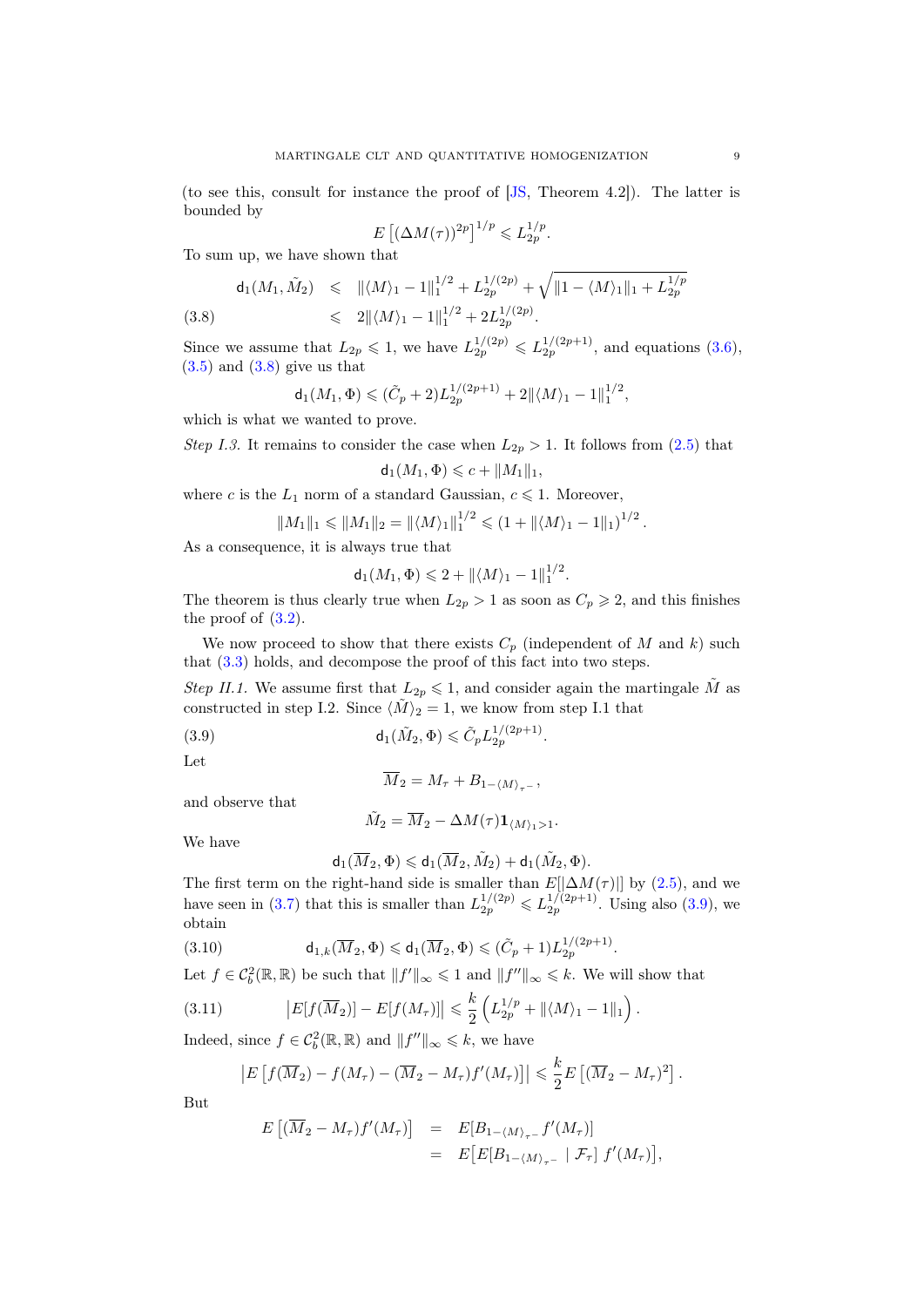and  $E[B_{1-\langle M \rangle_{\tau^-}} | \mathcal{F}_{\tau}] = 0$  since B and M are independent. On the other hand,

$$
E\left[\left(\overline{M}_2 - M_\tau\right)^2\right] = E[(B_{1-\langle M \rangle_{\tau^-}})^2] = E[1 - \langle M \rangle_{\tau^-}],
$$

and we have seen in step I.2, while treating the term  $a_3$ , that

<span id="page-9-2"></span><span id="page-9-1"></span>
$$
E[1-\langle M\rangle_{\tau^-}] \leq \|\langle M\rangle_1 - 1\|_1 + L_{2p}^{1/p}.
$$

As a consequence,  $(3.11)$  is proved, and thus

(3.12) 
$$
\mathsf{d}_{1,k}(M_\tau,\overline{M}_2)\leqslant \frac{k}{2}\left(L_{2p}^{1/p}+\|\langle M\rangle_1-1\|_1\right).
$$

We now show that

(3.13) 
$$
d_{1,k}(M_{\tau}, M_1) \leq \frac{k}{2} ||\langle M \rangle_1 - 1||_1
$$

using the same technique. We write

$$
|E[f(M_1) - f(M_\tau) - (M_1 - M_\tau)f'(M_\tau)]| \leq \frac{k}{2} E\left[ (M_1 - M_\tau)^2 \right],
$$

and observe that

$$
E[(M_1 - M_\tau) f'(M_\tau)] = E[E[(M_1 - M_\tau) | \mathcal{F}_\tau] f'(M_\tau)] = 0,
$$

since M is a martingale and  $\tau$  a stopping time. On the other hand, we have seen while treating the term  $a_1$  in step I.2 that

$$
E\left[ (M_1 - M_\tau)^2 \right] \leq \|\langle M \rangle_1 - 1\|_1,
$$

and thus  $(3.13)$  is proved. Combining  $(3.10)$ ,  $(3.12)$  and  $(3.13)$ , we thus obtain

$$
\mathsf{d}_{1,k}(M_1,\Phi) \leqslant \left(\tilde{C}_p + 1\right) L_{2p}^{1/(2p+1)} + \frac{k}{2} L_{2p}^{1/p} + k \|\langle M \rangle_1 - 1\|_1,
$$

and this proves [\(3.3\)](#page-5-5) for  $L_{2p} \leq 1$ .

Step II.2. We now conclude by considering the case when  $L_{2p} > 1$ . We learn from step I.3 that

$$
\mathsf{d}_{1,k}(M_1,\Phi) \leqslant 2 + \| \langle M \rangle_1 - 1 \|_1^{1/2}.
$$

Since for any  $x \ge 0$ , we have  $\sqrt{x} \le 1 + x/2$ , we thus obtain

$$
\mathsf{d}_{1,k}(M_1,\Phi)\leqslant 3+\frac{1}{2}\|\langle M\rangle_1-1\|_1,
$$

and thus relation [\(3.3\)](#page-5-5) holds when  $L_{2p} > 1$ , provided we choose  $C_p \ge 3$ .

#### 4. The random walk among random conductances

<span id="page-9-0"></span>Let  $0 < \alpha \leq \beta < +\infty$ , and  $\Omega = [\alpha, \beta]^{\mathbb{B}}$ . For any family  $\omega = (\omega_e)_{e \in \mathbb{B}} \in \Omega$ , we consider the Markov process  $(X_t)_{t\geq0}$  whose jump rate between x and a neighbour y is given by  $\omega_{x,y}$ . We write  $\mathbf{P}_x^{\omega}$  for the law of this process starting from  $x \in \mathbb{Z}^d$ ,  $\mathbf{E}_x^{\omega}$ for its associated expectation. Its infinitesimal generator is  $L^{\omega}$  defined in [\(1.1\)](#page-0-2). We assume that the  $(\omega_e)_{e \in \mathbb{B}}$  are themselves i.i.d. random variables under the measure  $\mathbb P$  (with associated expectation  $\mathbb E$ ). We write  $\overline{\mathbb P} = \mathbb P \mathbb P_0^{\omega}$  for the *annealed* measure. It was shown in [\[KV86\]](#page-24-19) that under  $\overline{\mathbb{P}}$  and as  $\varepsilon$  tends to 0, the process  $\sqrt{\varepsilon}X_{\varepsilon^{-1}t}$ converges to a Brownian motion, whose covariance matrix we write  $\overline{A}$  (in [\[SS04\]](#page-24-20), it is shown that under our present assumption of uniform ellipticity, the invariance principle holds under  $\mathbf{P}_0^{\omega}$  for almost every  $\omega$ ).

Let  $\xi \in \mathbb{R}^d$  be a vector of unit  $L^2$  norm. The purpose of this section is to give sharp estimates on the k-Kantorovich distance between  $\xi \cdot X_t / \sqrt{t}$  and  $\Phi_{\sigma(\xi)}$ , where we write  $\Phi_{\sigma}$  to denote the cumulative distribution function of a Gaussian random variable with variance  $\sigma^2$ , and  $\sigma(\xi) = (\xi \cdot \overline{A}\xi)^{1/2}$ .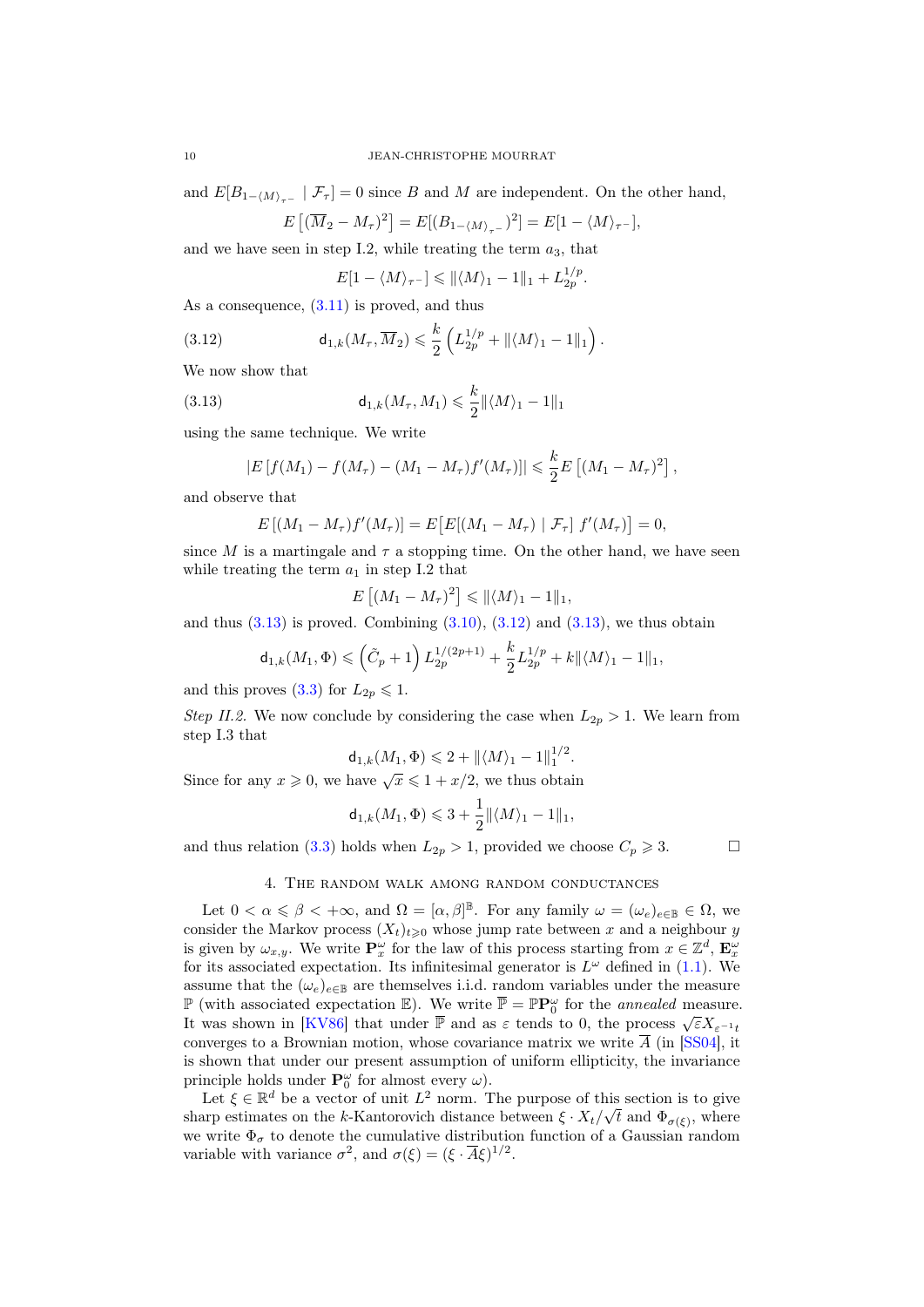<span id="page-10-1"></span>**Theorem 4.1.** For any  $\delta > 0$ , there exists a constant C (which may depend on the dimension) such that for any  $k \geq 0$  and any  $\xi$  of unit norm, one has

<span id="page-10-0"></span>(4.1) 
$$
\mathsf{d}_{1,k}\left(\frac{\xi \cdot X_t}{\sqrt{t}}, \Phi_{\sigma(\xi)}\right) \leqslant C\ (k \vee 1)\ \Psi_{q,\delta}(t^{-1})
$$

for some  $q \geqslant 0$ , where in the left-hand side,  $\xi \cdot X_t/\sqrt{ }$  $t$  stands for the distribution of this random variable under the measure  $\overline{\mathbb{P}}$ , and where  $\Psi_{q,\delta}$  was defined in [\(1.3\)](#page-1-4).

Remark 4.2. When  $d \geq 3$ , the exponent of decay in  $(4.1)$  can thus be made arbitrarily close to  $1/2$ , and this is the exponent one gets when considering sums of i.i.d. random variables with finite third moment.

Remark 4.3. By the same reasoning, one can also prove that there exist constants C (which may depend on the dimension) and q such that, for any  $\xi$  of unit norm, one has  $1/8$ 

$$
\mathsf{d}_1\left(\frac{\xi \cdot X_t}{\sqrt{t}}, \Phi_{\sigma(\xi)}\right) \leq C \left| \begin{array}{ll} t^{-1/8} & \text{if } d = 1, \\ \log_+^q(t) \ t^{-1/8} & \text{if } d = 2, \\ \log_+^{1/4}(t) \ t^{-1/4} & \text{if } d = 3, \\ t^{-1/4} & \text{if } d \geq 4, \end{array} \right.
$$

where again  $\xi \cdot X_t$ / √ t stands for the distribution of this random variable under the measure  $\bar{\mathbb{P}}$ .

The proof of Theorem [4.1](#page-10-1) follows a line of reasoning similar to that of [\[Mo12,](#page-24-9) Theorem 2.1. From now on, we fix  $\xi \in \mathbb{R}^d$  of unit norm. The starting point is to approximate  $\xi \cdot X_t$  by a martingale, whose construction we now recall. To begin with, let us write  $(\theta_x)_{x \in \mathbb{Z}^d}$  to denote the action of translation of  $\mathbb{Z}^d$  on the space of environments  $\Omega$ , so that for  $\omega \in \Omega$  and  $x, y, z \in \mathbb{Z}^d$ ,  $y \sim z$ ,

$$
(4.2) \qquad \qquad (\theta_x \ \omega)_{y,z} = \omega_{x+y,x+z}.
$$

Let  $\mathcal L$  be the operator acting on  $L^2(\Omega, \mathbb P)$  by

<span id="page-10-2"></span>
$$
\mathcal{L}f(\omega) = \sum_{|z|=1} \omega_{0,z}(f(\theta_z \ \omega) - f(\omega)).
$$

This operator comes out naturally as the infinitesimal generator of the Markov process of the environment viewed by the particle (i.e. the process  $t \mapsto \theta_{X_t} \omega$ ). One can check that  $-\mathcal{L}$  is a positive self-adjoint operator on  $L^2(\Omega, \mathbb{P})$ . We let

$$
\mathfrak{d}(\omega) = \sum_{|z|=1} \omega_{0,z} \xi \cdot z \ \in L^2(\Omega, \mathbb{P})
$$

be the local drift in the direction  $\xi$ , and for every  $\mu > 0$ , we define  $\phi_{\mu} \in L^2(\Omega, \mathbb{P})$  to be such that

$$
(\mu-\mathcal{L})\phi_{\mu}=\mathfrak{d}.
$$

The parameter  $\mu > 0$  should be thought to be small (ideally, one would like to take it to be zero, but this is not possible in dimension 2). We decompose  $\xi \cdot X_t$  as the sum  $M_{\mu}(t) + R_{\mu}(t)$ , where

(4.3) 
$$
M_{\mu}(t) = \xi \cdot X_t + \phi_{\mu}(\omega(t)) - \phi_{\mu}(\omega(0)) - \mu \int_0^t \phi_{\mu}(\omega(s)) ds,
$$

and

(4.4) 
$$
R_{\mu}(t) = -\phi_{\mu}(\omega(t)) + \phi_{\mu}(\omega(0)) + \mu \int_0^t \phi_{\mu}(\omega(s)) ds.
$$

The next proposition collects several results, mostly from [\[Mo12\]](#page-24-9), that will be useful for our purpose.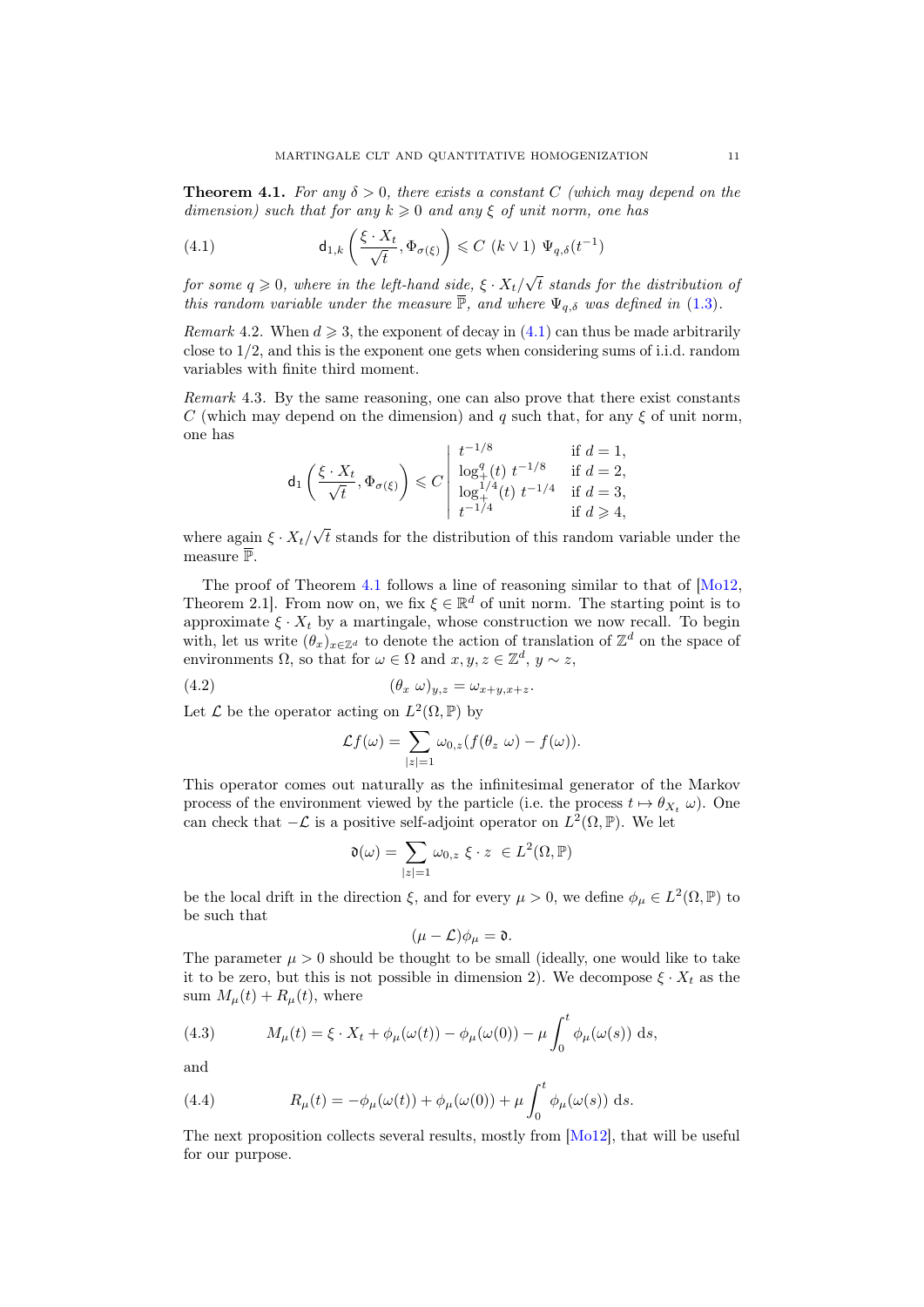**Theorem 4.4.** The process  $(M_{\mu}(t))_{t\geqslant0}$  is a square-integrable martingale under  $\overline{\mathbb{P}}$ (with respect to the natural filtration associated to  $(X_t)_{t\geqslant0}$ ). Let  $\sigma_\mu = \mathbb{E}[(M_\mu(1))^2]^{1/2}$ . There exists constants C and q such that for any  $\mu > 0$ ,  $t > 0$ , the following three estimates hold:

<span id="page-11-1"></span>(4.5) 
$$
\overline{\mathbb{E}}\left[\left(\frac{\langle M_{\mu}\rangle_t}{t} - \sigma_{\mu}^2\right)^2\right] \leq C \left|\begin{array}{cc} \log_+^q(\mu^{-1})\left(\frac{1}{\sqrt{t}} + \mu^2\right) & \text{if } d = 2, \\ \log_+(t)/t + \mu^2 & \text{if } d = 3, \\ \frac{1}{t} + \mu^2 & \text{if } d \geq 4, \end{array}\right.
$$

<span id="page-11-2"></span>(4.6) 
$$
\overline{\mathbb{E}}[(R_{1/t}(t))^2] \leq C \begin{vmatrix} \log^q(t) & \text{if } d = 2, \\ 1 & \text{if } d \geq 3. \end{vmatrix}
$$

<span id="page-11-0"></span>(4.7) 
$$
|\sigma_{\mu} - \sigma(\xi)| \leq C \begin{vmatrix} \mu \log^{q}(\mu^{-1}) & \text{if } d = 2, \\ \mu^{3/2} & \text{if } d = 3, \\ \mu^{2} \log(\mu^{-1}) & \text{if } d = 4, \\ \mu^{2} & \text{if } d \geq 5. \end{vmatrix}
$$

Moreover, for every integer  $p \geqslant 1$ , there exists constants C and q such that for any  $\mu > 0, t > 0$ , one has

<span id="page-11-3"></span>
$$
(4.8) \qquad \frac{1}{t^p} \overline{\mathbb{E}}\left[\sum_{0\leq s\leq t} (\Delta M_\mu(s))^{2p}\right] \leq C \left|\begin{array}{cc} \log_+^q (\mu^{-1})/t^{-p+1} & \text{if } d=2, \\ t^{-p+1} & \text{if } d\geqslant 3. \end{array}\right.
$$

In these four estimates, the constants do not depend on the vector  $\xi \in \mathbb{R}^d$  of unit norm.

Inequality [\(4.7\)](#page-11-0) was proved in [\[GO11,](#page-24-13) Theorem 1] (see also [\[GM12,](#page-24-21) Theorem 3 with  $k = 1$  for a slightly different point of view). Inequalities  $(4.5)$  and  $(4.6)$ correspond respectively to  $[M<sub>012</sub>, (3.10)$  and Proposition 3.4. The last inequality with  $p = 2$  corresponds [\[Mo12,](#page-24-9) (3.11)]; the extension to arbitrary p is straightforward.

*Proof of Theorem [4.1.](#page-10-1)* We first treat the case  $d \geq 2$ . We have

$$
\begin{aligned} \mathsf{d}_{1,k}\left(\frac{\xi\cdot X_t}{\sqrt{t}},\Phi_{\sigma(\xi)}\right)\\ &\quad\leqslant \mathsf{d}_{1,k}\left(\frac{\xi\cdot X_t}{\sqrt{t}},\frac{M_{\mu}(t)}{\sqrt{t}}\right)+\mathsf{d}_{1,k}\left(\frac{M_{\mu}(t)}{\sqrt{t}},\Phi_{\sigma_{\mu}}\right)+\mathsf{d}_{1,k}\left(\Phi_{\sigma_{\mu}},\Phi_{\sigma(\xi)}\right), \end{aligned}
$$

with the understanding that random variables stand in place of their respective distributions under the measure  $\overline{P}$ . Let us write the three terms in the right-hand side above as  $b_1 + b_2 + b_3$ , and proceed to evaluate each of these terms for the specific choice  $\mu = 1/t$ . Considering [\(2.5\)](#page-5-6), we can bound the term  $b_1$  by

$$
\mathsf{d}_1\left(\frac{\xi\cdot X_t}{\sqrt{t}},\frac{M_{1/t}(t)}{\sqrt{t}}\right)\leqslant \overline{\mathbb{E}}\left[\frac{|R_{1/t}(t)|}{\sqrt{t}}\right]\leqslant \frac{\overline{\mathbb{E}}[(R_{1/t}(t))^2]^{1/2}}{\sqrt{t}},
$$

and inequality [\(4.6\)](#page-11-2) gives us adequate control of this upper bound.

To handle the term  $b_3$ , consider a standard Gaussian random variable  $\mathcal N$ . Then σ $\mathcal{N}$  has  $\Phi_{\sigma}$  as its cumulative ditribution function, hence

$$
\mathsf{d}_{1,k}\left(\Phi_{\sigma},\Phi_{\sigma'}\right)\leqslant \mathsf{d}_{1}\left(\Phi_{\sigma},\Phi_{\sigma'}\right)\leqslant E[|\sigma\mathcal{N}-\sigma'\mathcal{N}|]=E[|\mathcal{N}|]~|\sigma-\sigma'|.
$$

Since  $E[|\mathcal{N}|] \leq 1$ , the term  $b_3$  is bounded by  $|\sigma_{1/t} - \sigma(\xi)|$ . We can thus use inequality [\(4.7\)](#page-11-0) (with  $\mu = 1/t$ ), which is much better than what we need for our purpose.

We now turn to the term  $b_2$ . For any  $p > 1$ , we introduce

$$
L_{2p}(t) = \frac{1}{t^p} \overline{\mathbb{E}} \left[ \sum_{0 \leq s \leq t} |\Delta M_{1/t}(t)|^{2p} \right].
$$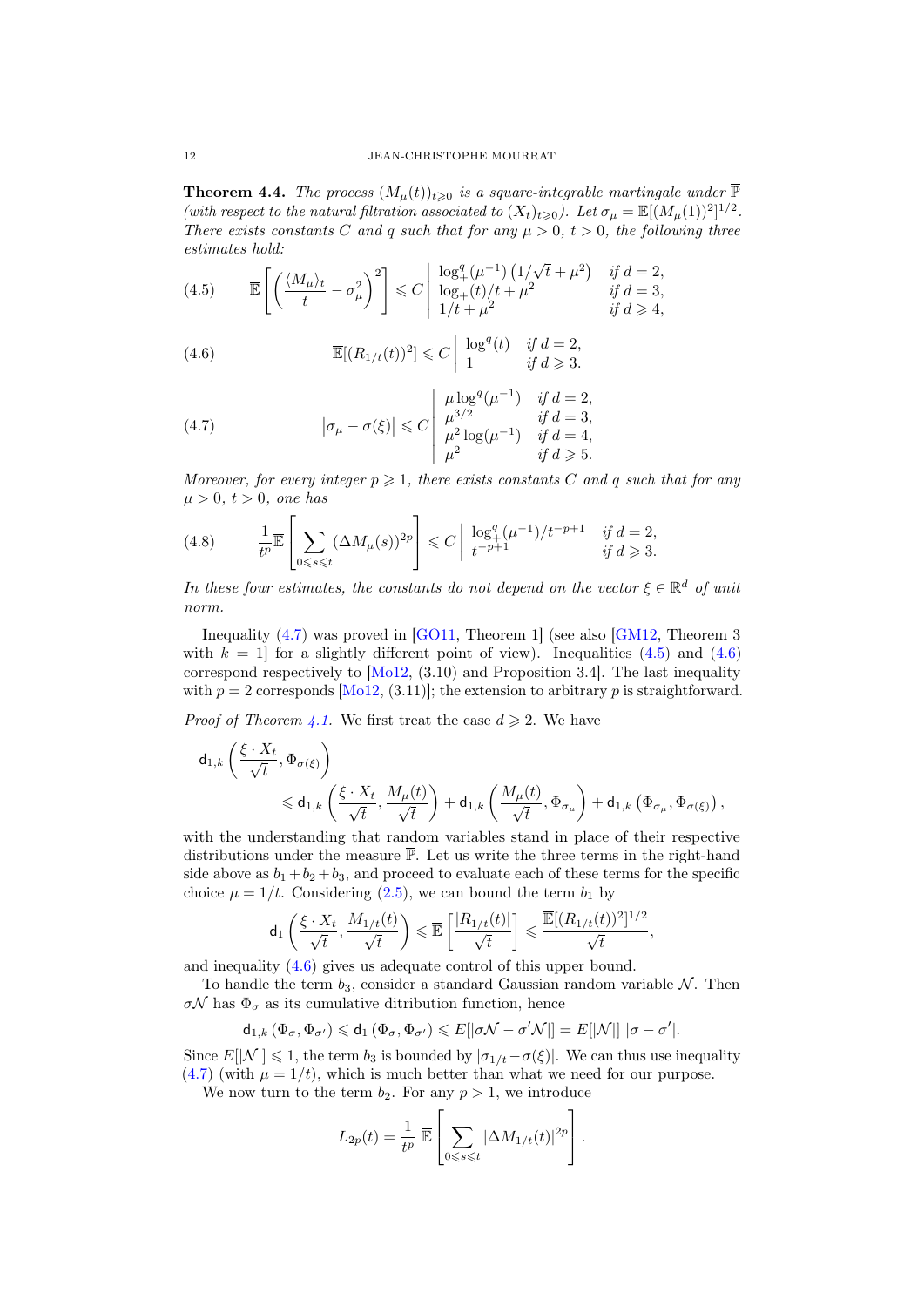Theorem [3.2](#page-5-2) tells us that if  $L_{2p}(t) \leq 1$ , then  $b_2$  is smaller than

$$
\left(C_p + \frac{k}{2}\right) (L_{2p}(t))^{1/(2p+1)} + (k \vee 1) \left\| \frac{\langle M_{1/t} \rangle_t}{t} - \sigma_{1/t} \right\|_1.
$$

Inequality [\(4.8\)](#page-11-3) ensures that

$$
L_{2p}(t) \leq C \left| \begin{array}{ll} \log_+^q(t) \ t^{-p+1} & \text{if } d=2, \\ t^{-p+1} & \text{if } d \geqslant 3, \end{array} \right.
$$

for some constants C and q depending on p. In particular, it is always true that  $L_{2p}(t)$  tends to 0 as t tends to infinity. We fix p large enough so that

(4.9) 
$$
\frac{p-1}{2p+1} > \frac{1}{2} - \delta.
$$

With such a choice for p, we have  $(L_{2p}(t))^{1/(2p+1)} = o(t^{\delta - 1/2}).$ Finally, inequality [\(4.5\)](#page-11-1) gives us that

$$
\left\| \frac{\langle M_{1/t} \rangle_t}{t} - \sigma_{1/t} \right\|_2^2 \leqslant C \left\| \begin{array}{cl} \log_+^q(t) \hspace{0.1cm} t^{-1/2} & \text{if} \hspace{0.1cm} d = 2, \\ \log_+ (t) \hspace{0.1cm} t^{-1} & \text{if} \hspace{0.1cm} d = 3, \\ t^{-1} & \text{if} \hspace{0.1cm} d \geqslant 4. \end{array} \right.
$$

Since

$$
\left\|\frac{\langle M_{1/t}\rangle_t}{t} - \sigma_{1/t}\right\|_1 \leqslant \left\|\frac{\langle M_{1/t}\rangle_t}{t} - \sigma_{1/t}\right\|_2,
$$

this finishes the proof of Theorem [4.1](#page-10-1) for  $d \geqslant 2$  and t large enough, and it is easy to see that the left-hand side of  $(4.1)$  is bounded for smaller t. The one-dimensional case is obtained in a similar way, following  $[Mo12, Section 9]$  $[Mo12, Section 9]$ .

## 5. Homogenization

<span id="page-12-0"></span>We consider the discrete parabolic equation with random coefficients

<span id="page-12-1"></span>(DPE<sup>$$
\omega
$$</sup>) 
$$
\begin{cases} \frac{\partial u}{\partial t} = L^{\omega} u & \text{on } \mathbb{R}_{+} \times \mathbb{Z}^{d}, \\ u(0, \cdot) = f & \text{on } \mathbb{Z}^{d}, \end{cases}
$$

where  $f: \mathbb{Z}^d \to \mathbb{R}$ ,  $L^{\omega}$  is the operator defined in [\(1.1\)](#page-0-2), and by  $L^{\omega}u(t,x)$ , we understand  $L^{\omega}u(t,\cdot)(x)$ . Note that  $L^{\omega}$  is the discrete analog of a divergence form operator.

For a fixed  $\omega \in \Omega$ , we say that u is a *solution of* [\(DPE](#page-12-1)<sup> $\omega$ </sup>) if it is continuous on  $[0, +\infty) \times \mathbb{Z}^d$ , has continuous time derivative there (in other words,  $u(\cdot, x)$ ) is in  $\mathcal{C}^1(\mathbb{R}_+, \mathbb{R})$  for every  $x \in \mathbb{Z}^d$ , and satisfies the identities displayed in [\(DPE](#page-12-1)<sup> $\omega$ </sup>).

<span id="page-12-3"></span>**Proposition 5.1.** For any  $\omega \in \Omega$  and any bounded initial condition f, there exists a unique bounded solution u of  $(DPE^{\omega})$  $(DPE^{\omega})$ , and it is given by

(5.1) 
$$
u(t,x) = \mathbf{E}_x^{\omega}[f(X_t)].
$$

This is a very well known result. Checking that [\(5.1\)](#page-12-2) is indeed a solution is a direct consequence of the definition of the Markov chain. To see uniqueness, take  $\tilde{u}$  a bounded solution of [\(DPE](#page-12-1)<sup>ω</sup>). Letting  $\tilde{M}_s = \tilde{u}(t-s, X_s)$ , one can show that  $(\tilde{M}_s)_{0\leq s\leq t}$  is a martingale under  $\mathbf{P}_x^{\omega}$  for any  $x\in\mathbb{Z}^d$ , and as a consequence,

<span id="page-12-2"></span>
$$
\tilde{u}(t,x) = \mathbf{E}_x^{\omega}[\tilde{M}_0] = \mathbf{E}_x^{\omega}[\tilde{M}_t] = \mathbf{E}_x^{\omega}[\tilde{u}(0,X_t)] = \mathbf{E}_x^{\omega}[f(X_t)],
$$

which is the function defined in  $(5.1)$ .

For a symmetric positive-definite matrix  $\overline{A}$ , we consider the equation [\(CPE\)](#page-0-1) given in the introduction. We say that  $\bar{u}$  is a *solution of* [\(CPE\)](#page-0-1) if it is continuous on  $\mathbb{R}_+ \times \mathbb{R}^d$ , has a continuous first derivative in the time variable and continuous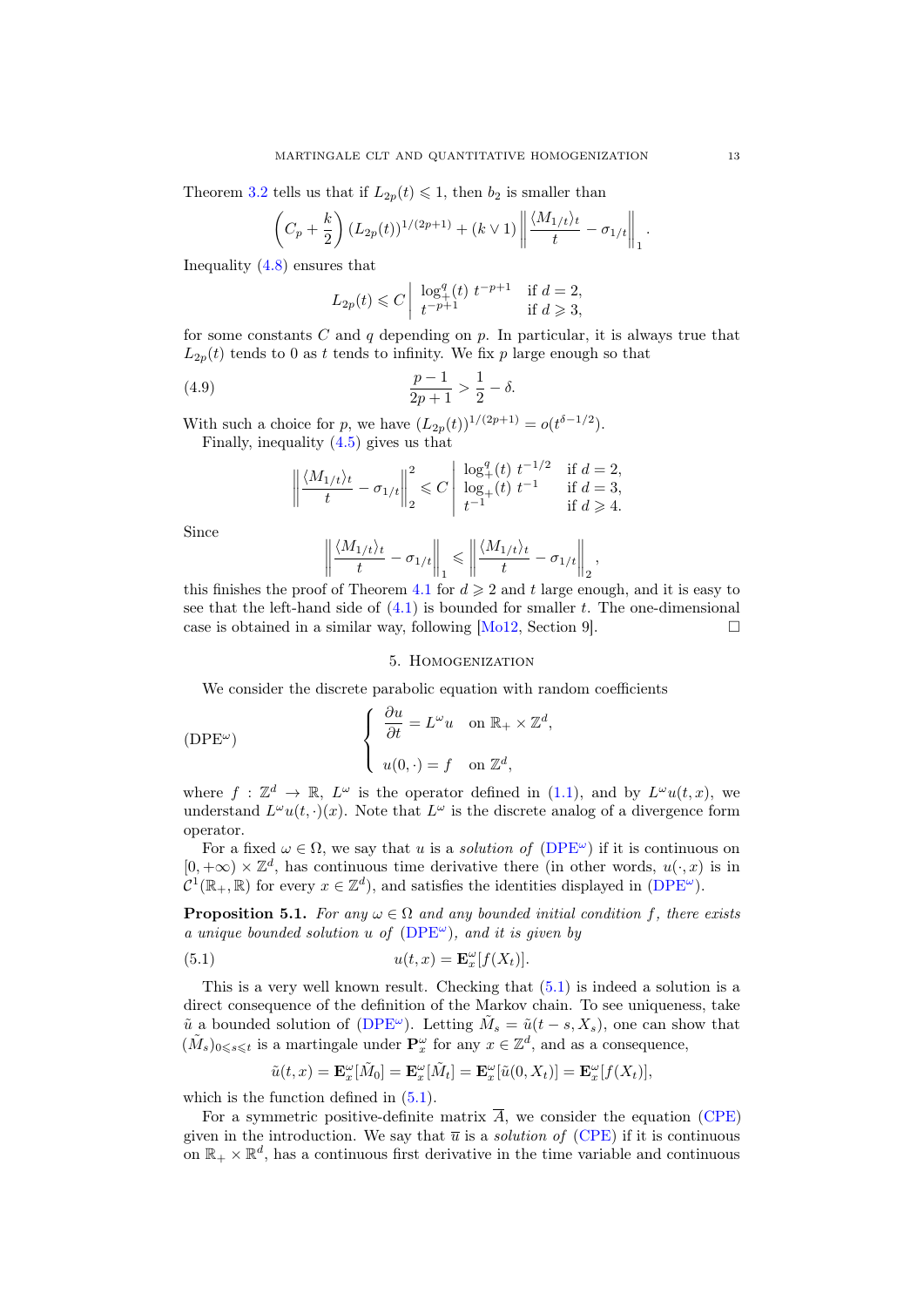first and second derivatives in the space variable on  $(0, +\infty) \times \mathbb{R}^d$ , and satisfies the identities dislayed in [\(CPE\)](#page-0-1).

<span id="page-13-0"></span>Proposition 5.2. For any bounded continuous initial condition f, there exists a unique bounded solution  $\overline{u}$  of [\(CPE\)](#page-0-1), and it is given by

(5.2) 
$$
\overline{u}(t,x) = \mathbf{E}_x[f(B_t)],
$$

where, under the measure  $\mathbf{P}_x$ ,  $B_t$  is a Brownian motion with covariance matrix  $\overline{A}$ that starts at x.

Again, this result is standard. It is proved in the same way as Proposition [5.1,](#page-12-3) with the help of Itô's formula.

Remark 5.3. The boundedness assumption in Propositions [5.1](#page-12-3) and [5.2](#page-13-0) could be changed for being subexponential. More precisely, let  $f : \mathbb{Z}^d \to \mathbb{R}$  be such that for any  $\alpha > 0$ ,  $|f(x)| = O(e^{\alpha|x|})$ . Then there exists a unique solution u of  $(DPE^{\omega})$  $(DPE^{\omega})$  such that, for any  $\alpha > 0$  and any  $t \geq 0$ ,  $\sup_{s \leq t} |u(s, x)| = O(e^{\alpha |x|})$ . The boundedness condition was merely chosen for convenience.

We now define rescaled solutions of the parabolic equation with random coefficients. For a bounded continuous function  $f : \mathbb{R}^d \to \mathbb{R}$ , we let  $u^{(\varepsilon)}$  be the bounded solution of [\(DPE](#page-12-1)<sup> $\omega$ </sup>) with initial condition given by the function  $x \mapsto f(\varepsilon x)$ , and for any  $t \geq 0$  and  $x \in \mathbb{R}^d$ , we let

<span id="page-13-1"></span>(5.3) 
$$
u_{\varepsilon}(t,x) = u^{(\varepsilon)}(\varepsilon^{-2}t, \lfloor \varepsilon^{-1}x \rfloor) = \mathbf{E}_{\lfloor \varepsilon^{-1}x \rfloor}^{\omega} [f(\varepsilon X_{\varepsilon^{-2}t})].
$$

It is well understood (see for instance [\[BLP,](#page-23-1) Chapter 3]) that the probabilistic approach yields pointwise convergence of  $u_{\varepsilon}$  to the solution of the homogenized problem. The following result is folklore (see also [\[Le01\]](#page-24-22) where the homogenization of random operators in continuous space is obtained using the probabilistic approach).

<span id="page-13-4"></span>**Theorem 5.4.** There exists a symmetric positive-definite matrix  $\overline{A}$  (independent of f) such that for every  $t \geq 0$  and  $x \in \mathbb{R}^d$ , we have

(5.4) 
$$
u_{\varepsilon}(t,x) \xrightarrow[\varepsilon \to 0]{} \overline{u}(t,x),
$$

where  $\overline{u}$  is the bounded solution of [\(CPE\)](#page-0-1) with initial condition f.

*Proof.* Recall that we write  $(\theta_x)$  to denote the translations on  $\Omega$ , see [\(4.2\)](#page-10-2). The distribution of X under  $\mathbf{P}_x^{\omega}$  is the same as the one of  $X + x$  under  $\mathbf{P}_0^{\theta_x \omega}$  (both are Markov processes with the same initial condition and the same transition rates). Using this observation in  $(5.3)$ , we obtain that

<span id="page-13-3"></span><span id="page-13-2"></span>
$$
u_{\varepsilon}(t,x) = \mathbf{E}_0^{\theta_{\lfloor \varepsilon^{-1} x \rfloor}} \omega \left[ f(\varepsilon X_{\varepsilon^{-2} t} + x_{\varepsilon}) \right],
$$

where  $x_{\varepsilon} = \varepsilon \lfloor \varepsilon^{-1} x \rfloor$ .

Since the measure  $\mathbb P$  is invariant under translations,  $u_{\varepsilon}(t, x)$  has the same distribution as

(5.5) 
$$
\mathbf{E}_{0}^{\omega}[f(\varepsilon X_{\varepsilon^{-2}t}+x_{\varepsilon})].
$$

It is proved in [\[KV86,](#page-24-19) [DFGW89\]](#page-24-23) that for some symmetric positive-definite  $\overline{A}$ (independent of f), the quantity in [\(5.5\)](#page-13-2) converges in probability to  $\mathbf{E}_0[f(B_t + x)]$ as  $\varepsilon$  tends to 0, where B is a Brownian motion with covariance matrix  $\overline{A}$ .

Remark 5.5. It would be interesting to replace the convergence in probability in  $(5.4)$  by an almost sure convergence. Note that almost sure convergence for  $x = 0$  is equivalent to an almost sure central limit theorem for the random walk, and this is proved in [\[SS04\]](#page-24-20). Theorem [5.4](#page-13-4) contrasts with for instance [\[JKO,](#page-24-5) Theorem 7.4], where weak convergence of an analogue of  $u_{\varepsilon}$  is proved, but for almost every environment.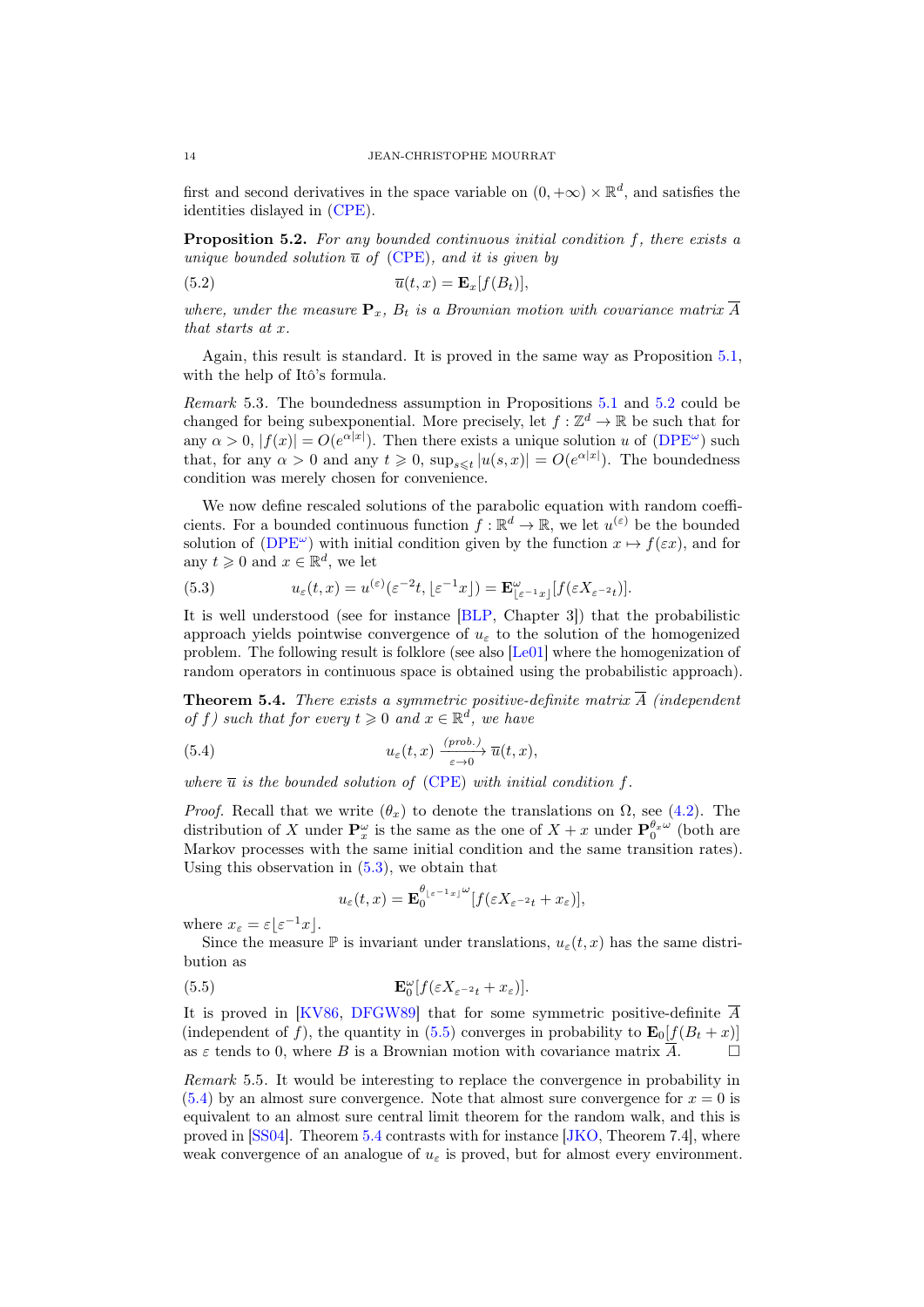We start the proof of Theorem [1.1](#page-1-0) with two lemmas with a Fourier-analytic flavour.

<span id="page-14-2"></span>**Lemma 5.6.** Let Z be a random variable with distribution  $\nu$ , N be a standard d-dimensional Gaussian random variable independent of Z, and  $\sigma > 0$ . If f is in  $L^2(\mathbb{R}^d)$ , then

$$
E[f(Z+\sigma\mathcal{N})] = (2\pi)^{-d} \int_{\mathbb{R}^d} \exp\left(-\frac{\sigma^2 |\xi|^2}{2}\right) \hat{f}(\xi) \hat{\nu}(\xi) \,d\xi,
$$

where

(5.6) 
$$
\hat{f}(\xi) = \int e^{i\xi \cdot x} f(x) dx,
$$

and

<span id="page-14-0"></span>
$$
\hat{\nu}(\xi) = \int e^{-i\xi \cdot x} \, \mathrm{d}\nu(x).
$$

*Remark* 5.7. The definition of the Fourier transform given in  $(5.6)$  only makes sense for  $f \in L^1(\mathbb{R}^d)$ , but as is well known, the Fourier transform can then be extended to functions in  $L^2(\mathbb{R}^d)$  by continuity.

*Proof.* Recall that we always assume  $f$  to be bounded. In order to prove the proposition, it suffices to prove it for functions  $f \in L^1(\mathbb{R}^d)$ , since we can then conclude by a density argument.

Let us write

<span id="page-14-1"></span>
$$
g_{\sigma}(x) = \frac{1}{(2\pi\sigma^2)^{d/2}} \exp\left(-\frac{|x|^2}{2\sigma^2}\right).
$$

Note first that

(5.7) 
$$
\hat{g}_{1/\sigma}(x) = \exp\left(-\frac{|x|^2}{2\sigma^2}\right) = (2\pi\sigma^2)^{d/2}g_\sigma(x).
$$

The distribution of  $Z + \sigma \mathcal{N}$  has a density (with respect to Lebesgue measure) at point z which is given by

$$
\int g_{\sigma}(z-x) d\nu(x) \stackrel{(5.7)}{=} (2\pi\sigma^2)^{-d/2} \int \hat{g}_{1/\sigma}(z-x) d\nu(x)
$$

$$
= (2\pi\sigma^2)^{-d/2} \int e^{i\xi \cdot (z-x)} g_{1/\sigma}(\xi) d\xi d\nu(x)
$$

$$
= (2\pi\sigma^2)^{-d/2} \int e^{i\xi \cdot z} g_{1/\sigma}(\xi) \hat{\nu}(\xi) d\xi.
$$

As a consequence (and using the fact that  $\hat{\nu}$  is bounded), we have

$$
E[f(Z + \sigma \mathcal{N})] = (2\pi\sigma^2)^{-d/2} \int f(z)e^{i\xi \cdot z} g_{1/\sigma}(\xi) \hat{\nu}(\xi) d\xi dz
$$
  

$$
= (2\pi\sigma^2)^{-d/2} \int g_{1/\sigma}(\xi) \hat{f}(\xi) \hat{\nu}(\xi) d\xi.
$$

Since

$$
(2\pi\sigma^2)^{-d/2}g_{1/\sigma}(\xi) = (2\pi)^{-d}\exp\left(-\frac{\sigma^2|x|^2}{2}\right),
$$
 this proves the lemma.

 $\lambda$ 

<span id="page-14-3"></span>**Lemma 5.8.** For any integer  $m \geq 0$ , there exists a constant  $C_m$  such that if the weak derivatives of f up to order m are in  $L^2(\mathbb{R}^d)$ , then

$$
\int (1+|\xi|^{2m}) \left| \hat{f}(\xi) \right|^2 d\xi \leq C_m \left( \|f\|_2^2 + \sum_{j=1}^d \|\partial_{x_j^m} f\|_2^2 \right).
$$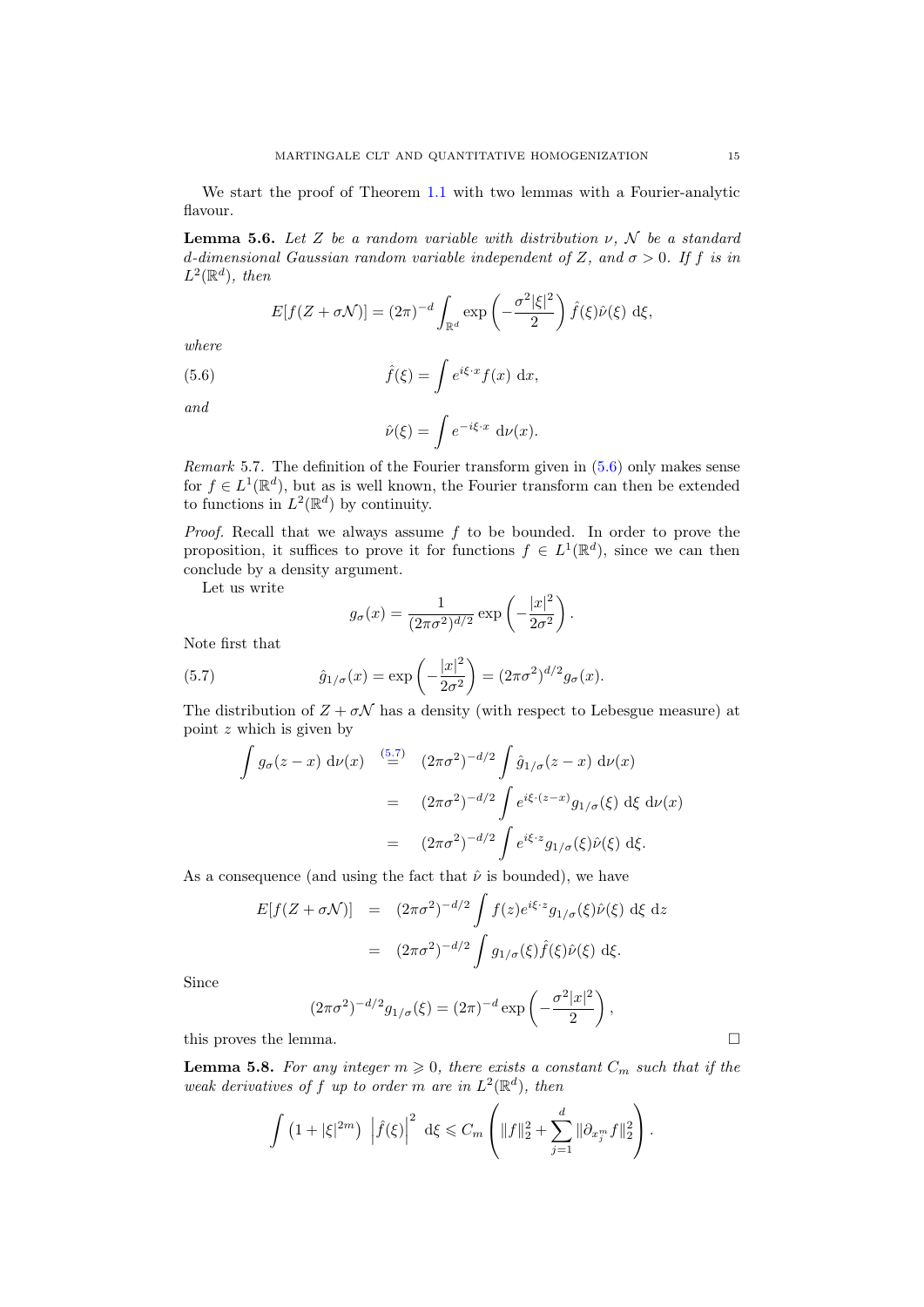*Proof.* See [\[Ev,](#page-24-24) Theorem 8].

*Proof of Theorem [1.1.](#page-1-0)* Let  $t > 0$ . We saw in the proof of Theorem [5.4](#page-13-4) that

$$
\mathbb{E}[u_{\varepsilon}(t,x)] = \mathbb{E} \mathbb{E}_{0}^{\theta_{\lfloor \varepsilon^{-1} x \rfloor}} \mathbb{E}[f(\varepsilon X_{\varepsilon^{-2} t} + x_{\varepsilon})]
$$
  
=  $\mathbb{E}[f(\varepsilon X_{\varepsilon^{-2} t} + x_{\varepsilon})],$ 

where in the last line, we used the fact that the measure  $\mathbb P$  is translation invariant, and we recall that we write  $\overline{\mathbb{E}}$  for  $\mathbb{E} \mathbf{E}^{\omega}_0$  and  $x_{\varepsilon}$  for  $\varepsilon \lfloor \varepsilon^{-1} x \rfloor$ . Note that

$$
\left|\overline{\mathbb{E}}[f(\varepsilon X_{\varepsilon^{-2}t}+x_{\varepsilon})]-\overline{\mathbb{E}}[f(\varepsilon X_{\varepsilon^{-2}t}+x)]\right|\leqslant \sum_{j=1}^d\|\partial_{x_j}f\|_{\infty}\varepsilon,
$$

which is the first term in the right-hand side of  $(1.2)$  (a "lattice effect"). We now focus on studying the difference

$$
\left|\overline{\mathbb{E}}[f(\varepsilon X_{\varepsilon^{-2}t}+x)]-\mathbf{E}_0[f(B_t+x)]\right|,
$$

where we recall that  $\mathbf{E}_0[f(B_t + x)] = \mathbf{E}_x[f(B_t)] = \overline{u}(t, x)$ . Possibly replacing f by  $f(\cdot + x)$ , we may as well suppose that  $x = 0$ . Let  $\sigma > 0$  be a small parameter, N be a standard d-dimensional Gaussian random variable, independent of everything √ else, and write  $f_t = f(\sqrt{t})$ . Since  $f_t$  is bounded and continuous, we have

<span id="page-15-0"></span>(5.8) 
$$
\overline{\mathbb{E}}[f(\varepsilon X_{\varepsilon^{-2}t})] = \overline{\mathbb{E}}\left[f_t\left(\frac{\varepsilon}{\sqrt{t}}X_{\varepsilon^{-2}t}\right)\right] = \lim_{\sigma \to 0} \overline{\mathbb{E}}\left[f_t\left(\frac{\varepsilon}{\sqrt{t}}X_{\varepsilon^{-2}t} + \sigma \mathcal{N}\right)\right].
$$

Similarly,

<span id="page-15-1"></span>(5.9) 
$$
\mathbf{E}_0[f(B_t)] = \mathbf{E}_0[f(\sqrt{t}B_1)] = \mathbf{E}_0[f_t(B_1)] = \lim_{\sigma \to 0} \mathbf{E}_0[f_t(B_1 + \sigma \mathcal{N})],
$$

where we slightly abuse notation by using the same  $N$  to denote a standard Gaussian (independent of everything else) under both the measures  $\mathbf{E}_0$  and  $\overline{\mathbb{E}}$ . The random variable  $\sigma \mathcal{N}$  is introduced for regularization purposes, and in particular will enable us to use Lemma [5.6.](#page-14-2)

Let us write  $\nu_\varepsilon$  for the distribution of

$$
\frac{\varepsilon}{\sqrt{t}}X_{\varepsilon^{-2}t}
$$

under the measure  $\overline{P}$ , and  $\nu_0$  for the distribution of  $B_1$  under  $\mathbf{E}_0$ . Note that

$$
\hat{\nu}_{\varepsilon}(\xi) = \overline{\mathbb{E}} \left[ \exp \left( i|\xi| \frac{\varepsilon \xi \cdot X_{\varepsilon^{-2} t}}{\sqrt{t} |\xi|} \right) \right].
$$

The function  $x \mapsto e^{i|\xi|x}$  has first derivative bounded by  $|\xi|$  and second derivative bounded by  $|\xi|^2$ . In view of  $(2.4)$ , we obtain from Theorem [4.1](#page-10-1) that

$$
|\hat{\nu}_{\varepsilon}(\xi) - \hat{\nu}_0(\xi)| \leqslant C|\xi| \left( |\xi| \vee 1 \right) \Psi_{q,\delta} \left( \frac{\varepsilon^2}{t} \right).
$$

Using Lemma [5.6,](#page-14-2) we thus obtain that

$$
\left| \overline{\mathbb{E}} \left[ f_t \left( \frac{\varepsilon}{\sqrt{t}} X_{\varepsilon^{-2} t} + \sigma \mathcal{N} \right) \right] - \mathbf{E}_0 [ f_t (B_1 + \sigma \mathcal{N}) ] \right|
$$
  
\n
$$
\leq (2\pi)^{-d} \int_{\mathbb{R}^d} \exp \left( -\frac{\sigma^2 |\xi|^2}{2} \right) \left| \hat{f}_t(\xi) \right| |\hat{\nu}_{\varepsilon}(\xi) - \hat{\nu}_0(\xi)| d\xi
$$
  
\n
$$
\leq C \Psi_{q, \delta} \left( \frac{\varepsilon^2}{t} \right) \int \left| \hat{f}_t(\xi) \right| |\xi| (|\xi| \vee 1) d\xi,
$$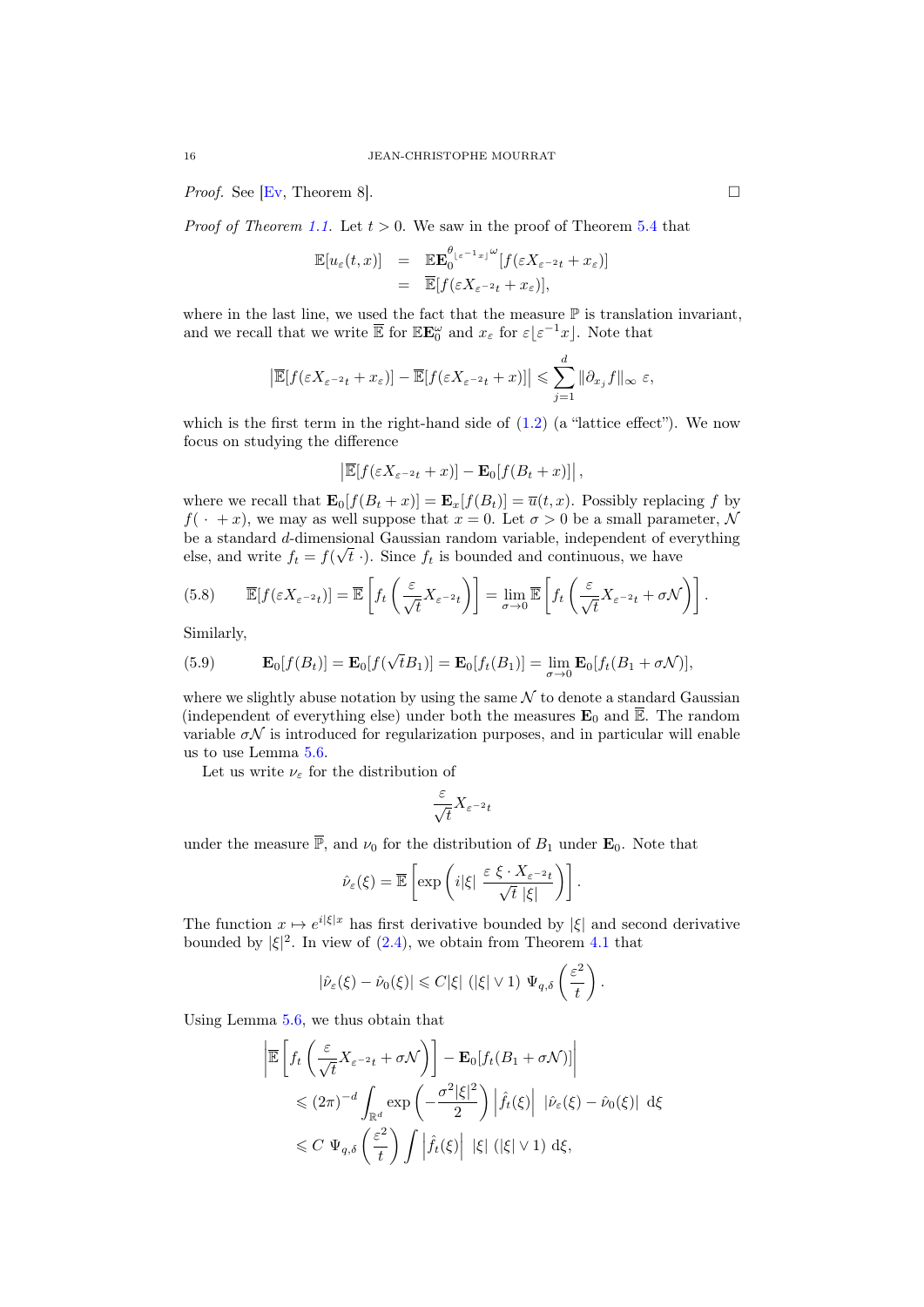where C does not depend on  $\sigma$ . We can thus take the limit  $\sigma \to 0$  in this inequality and use  $(5.8)$  and  $(5.9)$  to obtain

<span id="page-16-1"></span>
$$
(5.10) \quad \left| \overline{\mathbb{E}} \left[ f_t \left( \frac{\varepsilon}{\sqrt{t}} X_{\varepsilon^{-2} t} \right) \right] - \mathbf{E}_0[f_t(B_1)] \right|
$$
  

$$
\leq C \ \Psi_{q,\delta} \left( \frac{\varepsilon^2}{t} \right) \underbrace{\int \left| \hat{f}_t(\xi) \right| \ |\xi| \ (|\xi| \vee 1) \ d\xi}_{\Delta t}.
$$

Since  $\hat{f}_t(\xi) = t^{-d/2} \hat{f}(\xi/\sqrt{t})$ , we can perform a change of variables on the integral underbraced above:

$$
\int \left| \hat{f}_t(\xi) \right| \, |\xi| \, (|\xi| \vee 1) \, \mathrm{d}\xi = \sqrt{t} \int \left| \hat{f}(\xi) \right| \, |\xi| \, (\sqrt{t} |\xi| \vee 1) \, \mathrm{d}\xi.
$$

Note that |ξ|(  $\sqrt{t}|\xi| \vee 1) \leqslant (\sqrt{2})$  $\overline{t}$  + 1)( $|\xi|^2$  + 1). Hence, the integral above is bounded by

$$
(t+\sqrt{t})\int \left|\widehat{f}(\xi)\right| \ (\|\xi\|^2+1) \ \mathrm{d}\xi.
$$

Let  $m = |d/2| + 3$ . By the Cauchy-Schwarz inequality, this integral is bounded by

$$
\left(\int \frac{(|\xi|^2 + 1)^2}{1 + |\xi|^{2m}} d\xi\right)^{1/2} \left(\int \left(1 + |\xi|^{2m}\right) \left|\hat{f}(\xi)\right|^2 d\xi\right)^{1/2}.
$$

Since  $2m - 4 > d$ , the first term of this product is finite, while Lemma [5.8](#page-14-3) gives us that the second term is bounded by

$$
\sqrt{C_m} \left( \|f\|_2^2 + \sum_{j=1}^d \|\partial_{x_j^m} f\|_2^2 \right)^{1/2} \leq \sqrt{C_m} \left( \|f\|_2 + \sum_{j=1}^d \|\partial_{x_j^m} f\|_2 \right).
$$

Recalling [\(5.10\)](#page-16-1), we thus get that

$$
\left| \overline{\mathbb{E}} \left[ f_t \left( \frac{\varepsilon}{\sqrt{t}} X_{\varepsilon^{-2} t} \right) \right] - \mathbf{E}_0[f_t(B_1)] \right|
$$
  

$$
\leq C \left( t + \sqrt{t} \right) \left( \|f\|_2 + \sum_{j=1}^d \|\partial_{x_j^m} f\|_2 \right) \Psi_{q,\delta} \left( \frac{\varepsilon^2}{t} \right),
$$

and this finishes the proof.  $\hfill \square$ 

#### 6. Heat kernel estimates

<span id="page-16-0"></span>The heat kernel  $p_t^{\omega}(x, y)$  is defined so that  $(t, y) \mapsto p_t^{\omega}(x, y)$  is the unique bounded solution to [\(DPE](#page-12-1)<sup> $\omega$ </sup>) with initial condition  $f = \mathbf{1}_x$ . The heat kernel is symmetric:  $p_t^{\omega}(x, y) = p_t^{\omega}(y, x)$ , and by translation invariance of the random coefficients,  $\mathbb{E}[p_t^{\omega}(x,y)] = \mathbb{E}[p_t^{\omega}(0,y-x)].$ 

The aim of this section is to prove Theorem [1.3.](#page-1-3) In order to do so, we will need a regularity result on the averaged heat kernel. For  $f : \mathbb{Z}^d \to \mathbb{R}$  and  $1 \leq i \leq d$ , we write

$$
\nabla_i f(x) = f(x + \mathbf{e}_i) - f(x),
$$

where  $(e_i)_{1\leq i\leq d}$  is the canonical basis of  $\mathbb{R}^d$ . The following result was proved in [\[CN00a,](#page-23-8) Theorem 1.4], and then elegantly rederived in [\[DD05,](#page-24-8) (1.4)].

<span id="page-16-2"></span>Theorem 6.1 ([\[CN00a,](#page-23-8) [DD05\]](#page-24-8)). Let

(6.1) 
$$
q_t(x) = \mathbb{E}\left[p_t^{\omega}(0,x)\right].
$$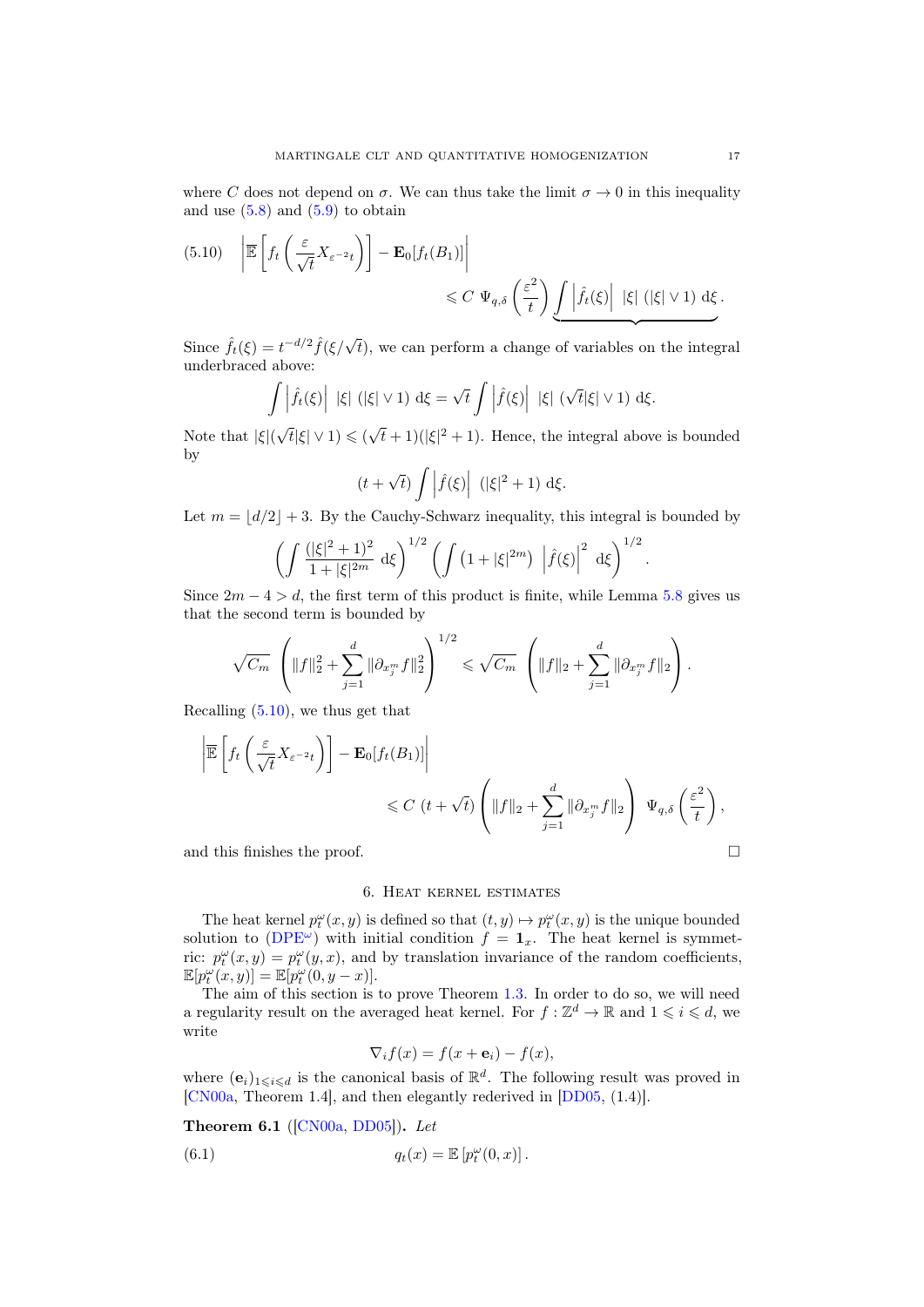There exist  $C, c_1 > 0$  such that for any  $t > 0$  and any  $x \in \mathbb{Z}^d$ , one has

$$
|\nabla_i q_t(x)| \leqslant \frac{C}{t^{(d+1)/2}} \exp\left(-c_1\left(\frac{|x|^2}{t} \wedge |x|\right)\right).
$$

We also recall the following upper bound on the heat kernel, taken from [\[De99,](#page-24-25) Proposition 3.4] (see also [\[CKS87,](#page-23-10) Section 3] for earlier results in this context).

<span id="page-17-1"></span>**Theorem 6.2** ([\[De99\]](#page-24-25)). (1) There exist constants  $C, \overline{c}$  such that for any  $t \ge 0$  and any  $x \in \mathbb{Z}^d$ ,

$$
p_t^{\omega}(0, x) \leqslant \frac{C}{1 \vee t^{d/2}} \exp\left(-D_{\overline{c}t}(x)\right),
$$

where

$$
D_t(x) = |x| \operatorname{arsinh}\left(\frac{|x|}{t}\right) + t\left(\sqrt{1 + \frac{|x|^2}{t^2}} - 1\right).
$$

(2) In particular, there exists  $c_2 > 0$  such that for any  $x \in \mathbb{Z}^d$ ,

<span id="page-17-0"></span>
$$
p_t^{\omega}(0, x) \leq \frac{C}{1 \vee t^{d/2}} \exp\left(-c_2\left(\frac{|x|^2}{t} \wedge |x|\right)\right).
$$

Proof of Theorem [1.3.](#page-1-3) We decompose the proof into three steps.

Step 1. Possibly lowering the value of  $c_2 > 0$ , we have that for any  $x \in \mathbb{R}^d$ ,

(6.2) 
$$
\overline{p}_1(0,x) \leq C \exp(-c_2|x|^2),
$$

<span id="page-17-2"></span>(6.3) 
$$
\frac{\partial \overline{p}_1(0, \cdot)}{\partial x_i}(x) \leqslant C \exp\left(-c_2|x|^2\right) \qquad (1 \leqslant i \leqslant d).
$$

Equation [\(6.2\)](#page-17-0) and part (2) of Theorem [6.2](#page-17-1) thus ensure that (possibly enlarging  $C$ ),

.

<span id="page-17-5"></span>(6.4) 
$$
\left| \varepsilon^{-d} q_{\varepsilon^{-2}}(\lfloor \varepsilon^{-1} x \rfloor) - \overline{p}_1(0, x) \right| \leq C \exp \left( -c_2(|x|^2 \wedge |\varepsilon^{-1} x|) \right)
$$

Moreover, Theorem [6.1](#page-16-2) remains true if we lower the value of the constant  $c_1 > 0$  in such a way that  $c_2 \geqslant c_1/2\sqrt{d}$ .

Step 2. We now show that there exist  $c > 0$  (independent of  $\delta$ ),  $\varepsilon_{\delta} > 0$  and  $C_{\delta}$  such that, for any  $\varepsilon \leqslant \varepsilon_{\delta}$  and any  $x \in \mathbb{R}^d$ , one has (6.5)

<span id="page-17-4"></span>
$$
\left|\varepsilon^{-d} q_{\varepsilon^{-2}}(\lfloor \varepsilon^{-1} x \rfloor) - \overline{p}_1(0, x)\right| \leqslant C_{\delta} \left(\Psi_{q, \delta}(\varepsilon^2)\right)^{1/(d+3)} \exp\left(-c(|x|^2 \wedge |\varepsilon^{-1} x|)\right).
$$

Let f be a positive smooth function on  $\mathbb{R}^d$  with support in  $[-1, 1]^d$  and such that  $\int f = 1$ . We define, for any  $r > 0$ , the function  $f_r : x \mapsto r^{-d} f(r^{-1}x)$ .

Let  $u^{(\varepsilon)}$  be the bounded solution of  $(DPE^{\omega})$  $(DPE^{\omega})$  with initial condition  $f_r(\varepsilon)$  (we keep the dependence of  $u^{(\varepsilon)}$  in r implicit in the notation). By linearity, we have

<span id="page-17-3"></span>
$$
u^{(\varepsilon)}(t,x) = \sum_{z \in \mathbb{Z}^d} f_r(\varepsilon z) \ p_t^{\omega}(z,x).
$$

Letting  $u_{\varepsilon}(t,x) = u^{(\varepsilon)}(\varepsilon^{-2}t, \lfloor \varepsilon^{-1}x \rfloor)$ , we obtain

(6.6) 
$$
u_{\varepsilon}(t,x) = \sum_{z \in \mathbb{Z}^d} f_r(\varepsilon z) p_{\varepsilon^{-2}t}^{\omega}(z, \lfloor \varepsilon^{-1}x \rfloor).
$$

Let  $\overline{u}$  be the bounded solution of [\(CPE\)](#page-0-1) with initial condition  $f_r$ . Observing the proof of Theorem [1.1,](#page-1-0) we get that for any  $\delta > 0$ , there exists C such that

(6.7) 
$$
|\mathbb{E}[u_{\varepsilon}(1,x)] - \overline{u}(1,x)|
$$
  

$$
\leq \sum_{j=1}^{d} ||\partial_{x_j} f_r||_{\infty} \varepsilon + C \Psi_{q,\delta}(\varepsilon^2) \int \left| \hat{f}_r(\xi) \right| (|\xi|^2 + 1) d\xi.
$$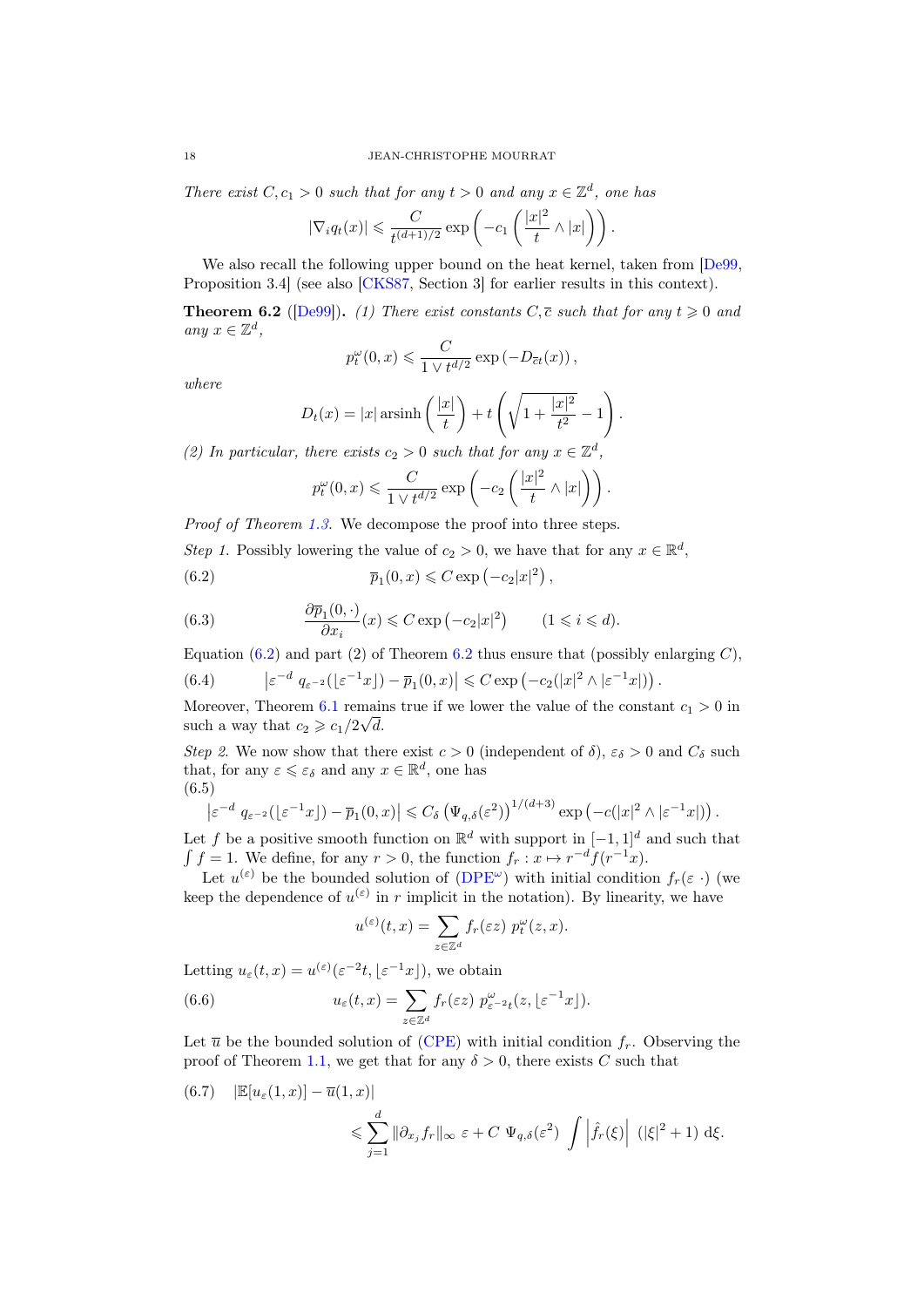Scaling relations ensures that  $\|\partial_{x_j} f_r\|_{\infty}$  is bounded, up to a constant, by  $r^{-(d+1)}$ , while  $\hat{f}_r(\xi) = \hat{f}(r\xi)$ . As a consequence,

$$
\int \left| \hat{f}_r \right| = r^{-d} \int \left| \hat{f} \right|,
$$

$$
\int \left| \hat{f}_r(\xi) \right| |\xi|^2 d\xi = r^{-(d+2)} \int \left| \hat{f}(\xi) \right| |\xi|^2 d\xi,
$$

and the integrals on the right-hand side are finite since  $f$  is smooth (see Lemma  $5.8$ ). To sum up, for some constant C and any  $r \leq 1$ , we have

(6.8) 
$$
|\mathbb{E}[u_{\varepsilon}(1,x)] - \overline{u}(1,x)| \leqslant C \left( \varepsilon r^{-(d+1)} + \Psi_{q,\delta} \left( \varepsilon^2 \right) r^{-(d+2)} \right).
$$

The solution  $\bar{u}$  can be represented in terms of the heat kernel as

<span id="page-18-1"></span>
$$
\overline{u}(1,x) = \int f_r(z)\overline{p}_1(z,x) \, dz = \overline{p}_1(0,x) + \int f_r(z)(\overline{p}_1(z,x) - \overline{p}_1(0,x)) \, dz,
$$

where we used the fact that  $\int f_r = 1$ . For  $z \in \mathbb{R}^d$  such that  $||z||_{\infty} \leqslant r \leqslant 1$  and up to a constant,  $|\bar{p}_1(z,x)-\bar{p}_1(0,x)|$  is bounded by  $re^{-c_2|x|^2}$  by [\(6.3\)](#page-17-2). Since  $f_r$  has support in  $[-r, r]^d$ , we arrive at

(6.9) 
$$
|\overline{u}(1,x) - \overline{p}_1(0,x)| \leq C r \exp(-c_2|x|^2).
$$

On the other hand, if  $z \in \mathbb{Z}^d$  is such that  $||z||_{\infty} \leqslant \varepsilon^{-1}r$ , then

<span id="page-18-2"></span>
$$
\big|\mathbb{E}[p^\omega_{\varepsilon^{-2}}(z,\lfloor \varepsilon^{-1} x \rfloor)]-q_{\varepsilon^{-2}}(\lfloor \varepsilon^{-1} x \rfloor)\big| \leqslant d \varepsilon^{-1} r \sup_{\substack{\|z\|_\infty \leqslant \varepsilon^{-1} r \\ 1\leqslant i \leqslant d}} |\nabla_i q_{\varepsilon^{-2}}(\lfloor \varepsilon^{-1} x \rfloor - z)|
$$

We now argue that there exists  $c_3 > 0$  (independent of  $\delta$ ) such that, uniformly over  $r \leq 1$  and  $x \in \mathbb{R}^d$ , one has

<span id="page-18-0"></span>(6.10) 
$$
\sup_{\substack{\|z\|_{\infty} \leq \varepsilon^{-1}r \\ 1 \leq i \leq d}} |\nabla_i q_{\varepsilon^{-2}} (\lfloor \varepsilon^{-1} x \rfloor - z)| \leq \frac{C}{\varepsilon^{d+1}} \exp \left[ -c_3 \left( |x|^2 \wedge |\varepsilon^{-1} x| \right) \right].
$$

Theorem  $6.1$  tells us indeed that the left-hand side of  $(6.10)$  is smaller than

$$
\frac{C}{\varepsilon^{d+1}} \exp \left[ -c_1 \inf_{\substack{\|z\|_{\infty} \leq \varepsilon^{-1} r \\ 1 \leqslant i \leqslant d}} \left( \frac{|\lfloor \varepsilon^{-1} x \rfloor - z|^2}{\varepsilon^{-2}} \wedge |\lfloor \varepsilon^{-1} x \rfloor - z| \right) \right].
$$

For any  $r \leq 1$  and  $||x||_{\infty} \geq 2$ , the infimum above is larger than

$$
\frac{|x|^2 \wedge |\varepsilon^{-1} x|}{2\sqrt{d}},
$$

so  $(6.10)$  holds in this case, with  $c_3 = c_1/2$ √ d. To control smaller values of  $||x||_{\infty}$ , it suffices to enlarge the constant  $C$  in  $(6.10)$ . To sum up, we have shown that

$$
\left|\mathbb{E}[p_{\varepsilon^{-2}}^{\omega}(z,\lfloor \varepsilon^{-1}x \rfloor)]-q_{\varepsilon^{-2}}(\lfloor \varepsilon^{-1}x \rfloor)\right| \leqslant C \varepsilon^d r \exp\left[-c_3\left(|x|^2 \wedge |\varepsilon^{-1}x|\right)\right].
$$

In the sum on the right-hand side of [\(6.6\)](#page-17-3), only  $C(\varepsilon^{-1}r)^d$  terms are non-zero, and  $||f||_{\infty} \leqslant r^{-d}$ , so

$$
\mathbb{E}[u_{\varepsilon}(1,x)] - \sum_{z \in \mathbb{Z}^d} f_r(\varepsilon z) q_{\varepsilon^{-2}}(\lfloor \varepsilon^{-1} x \rfloor) \Bigg| \leq C r \exp \left[ -c_3 \left( |x|^2 \wedge |\varepsilon^{-1} x| \right) \right].
$$

Observe also that

 $\overline{\phantom{a}}$ I  $\overline{\phantom{a}}$ I  $\overline{\phantom{a}}$  $\overline{\phantom{a}}$ 

$$
\varepsilon^d \sum_{z \in \mathbb{Z}^d} f_r(\varepsilon z) = \left(\frac{\varepsilon}{r}\right)^d \sum_{z \in \mathbb{Z}^d} f\left(\frac{\varepsilon}{r} z\right).
$$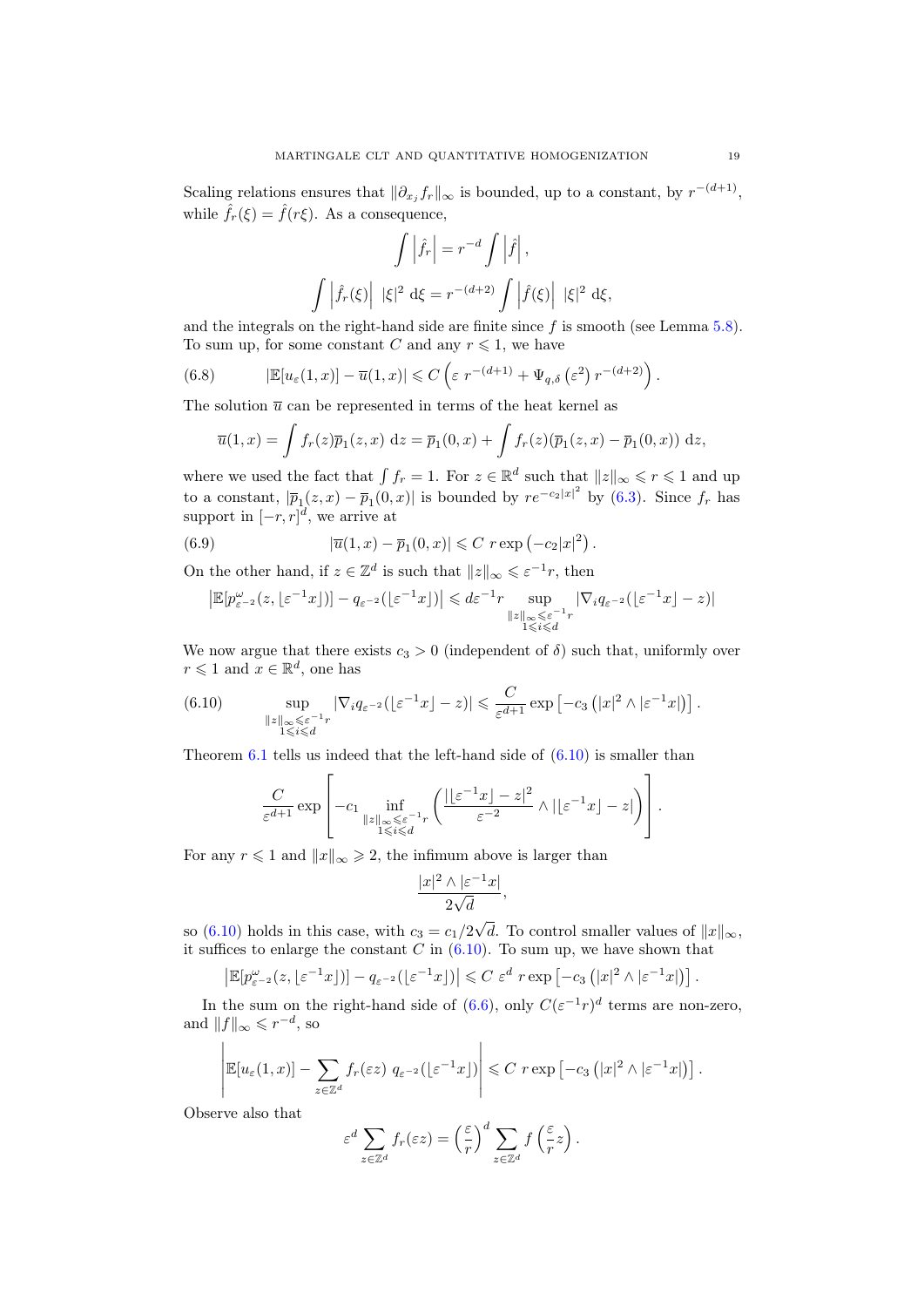This is a Riemann approximation of  $\int f = 1$ , hence

$$
\left|\varepsilon^d \sum_{z \in \mathbb{Z}^d} f_r(\varepsilon z) - 1\right| \leqslant C \frac{\varepsilon}{r},
$$

and we are thus led to

<span id="page-19-0"></span>
$$
(6.11) \quad \left| \mathbb{E}[u_{\varepsilon}(1,x)] - \varepsilon^{-d} \ q_{\varepsilon^{-2}}(\lfloor \varepsilon^{-1} x \rfloor) \right| \leqslant C \left( r \exp \left[ -c_3 \left( |x|^2 \wedge |\varepsilon^{-1} x| \right) \right] + \frac{\varepsilon}{r} \right).
$$

Combining [\(6.8\)](#page-18-1), [\(6.9\)](#page-18-2), [\(6.11\)](#page-19-0) and the fact that  $c_2 \geqslant c_3 = c_1/2\sqrt{ }$ d, we obtain that up to a constant,

$$
\left| \varepsilon^{-d} q_{\varepsilon^{-2}}(\lfloor \varepsilon^{-1} x \rfloor) - \overline{p}_1(0, x) \right|
$$

is bounded by

$$
\frac{\varepsilon}{r^{d+1}} + \frac{\Psi_{q,\delta}\left(\varepsilon^{2}\right)}{r^{d+2}} + r \exp\left[-c_{3}\left(|x|^{2} \wedge |\varepsilon^{-1} x|\right)\right] + \frac{\varepsilon}{r},
$$

uniformly over  $r \leq 1$ . Since for  $\varepsilon$  small enough, one has  $\varepsilon \leq \Psi_{q,\delta}(\varepsilon^2)$ , the above is bounded, up to a constant, by

(6.12) 
$$
\frac{\Psi_{q,\delta}\left(\varepsilon^2\right)}{r^{d+2}} + r \exp\left[-c_3\left(|x|^2 \wedge |\varepsilon^{-1}x|\right)\right],
$$

uniformly over  $r \leq 1$ . Choosing

<span id="page-19-1"></span>
$$
r^{d+3} = \Psi_{q,\delta}(\varepsilon^2) \exp \left[ c_3 \left( |x| \wedge |\varepsilon^{-1} x| \wedge M_\varepsilon \right) \right],
$$

where

$$
M_{\varepsilon} = -\frac{\log(\Psi_{q,\delta}(\varepsilon^2))}{c_3}
$$

is here to ensure that  $r \leq 1$ , we obtain that the expression in  $(6.12)$  is smaller than

$$
\left(\Psi_{q,\delta}(\varepsilon^{2})\right)^{1/(d+3)}\exp\left[-c_{3}\left(1-\frac{1}{d+3}\right)\left(|x|\wedge|\varepsilon^{-1}x|\wedge M_{\varepsilon}\right)\right]
$$

.

This proves [\(6.5\)](#page-17-4) when  $|x| \wedge |\varepsilon^{-1}x| \leq M_{\varepsilon}$ . Otherwise, we use the bound [\(6.4\)](#page-17-5), together with the fact that  $c_2 \geq c_3$ , to get

$$
\begin{split} \left| \varepsilon^{-d} \ q_{\varepsilon^{-2}}\left( \lfloor \varepsilon^{-1} x \rfloor \right) - \overline{p}_1(0, x) \right| \\ &\leqslant C \exp \left( -c_3 \left( \lfloor x \rfloor^2 \wedge \lfloor \varepsilon^{-1} x \rfloor \right) \right) \\ &\leqslant C \exp \left( -c_3 \left( 1 - \frac{1}{d+3} \right) \left( \lvert x \rvert^2 \wedge \lvert \varepsilon^{-1} x \rvert \right) - \frac{c_3}{d+3} M_{\varepsilon} \right) \\ &\leqslant C \left( \Psi_{q, \delta}(\varepsilon^2) \right)^{1/(d+3)} \exp \left( -c_3 \left( 1 - \frac{1}{d+3} \right) \left( \lvert x \rvert^2 \wedge \lvert \varepsilon^{-1} x \rvert \right) \right). \end{split}
$$

Hence,  $(6.5)$  holds also in this case, and we can always choose  $c = c_3(1 - 1/(d + 3))$ . Step 3. We now extend the result to any time  $t > 0$ . The heat kernel of the continuous operator satisfies the scaling relation

$$
\overline{p}_t(0, x) = t^{-d/2} \overline{p}_1(0, x/\sqrt{t}),
$$

while we can write

$$
\varepsilon^{-d} q_{\varepsilon^{-2}t}(\lfloor \varepsilon^{-1}x \rfloor) = t^{-d/2} (\varepsilon/\sqrt{t})^{-d} q_{(\varepsilon/\sqrt{t})^{-2}}(\lfloor (\varepsilon/\sqrt{t})^{-1} (x/\sqrt{t}) \rfloor).
$$

For  $\varepsilon_{\delta}$  and  $C_{\delta}$  given by step 2, as soon as  $\varepsilon/\sqrt{t} \leq \varepsilon_{\delta}$ , one thus has

$$
\begin{split} \left| \varepsilon^{-d} \ q_{\varepsilon^{-2}t} \left( \lfloor \varepsilon^{-1} x \rfloor \right) - \overline{p}_t(0, x) \right| \\ &\leqslant \frac{C_\delta}{t^{d/2}} \ \left( \Psi_{q, \delta} \left( \frac{\varepsilon^2}{t} \right) \right)^{1/(d+3)} \exp \left[ -c \left( \frac{|x|^2}{t} \wedge |\varepsilon^{-1} x| \right) \right], \end{split}
$$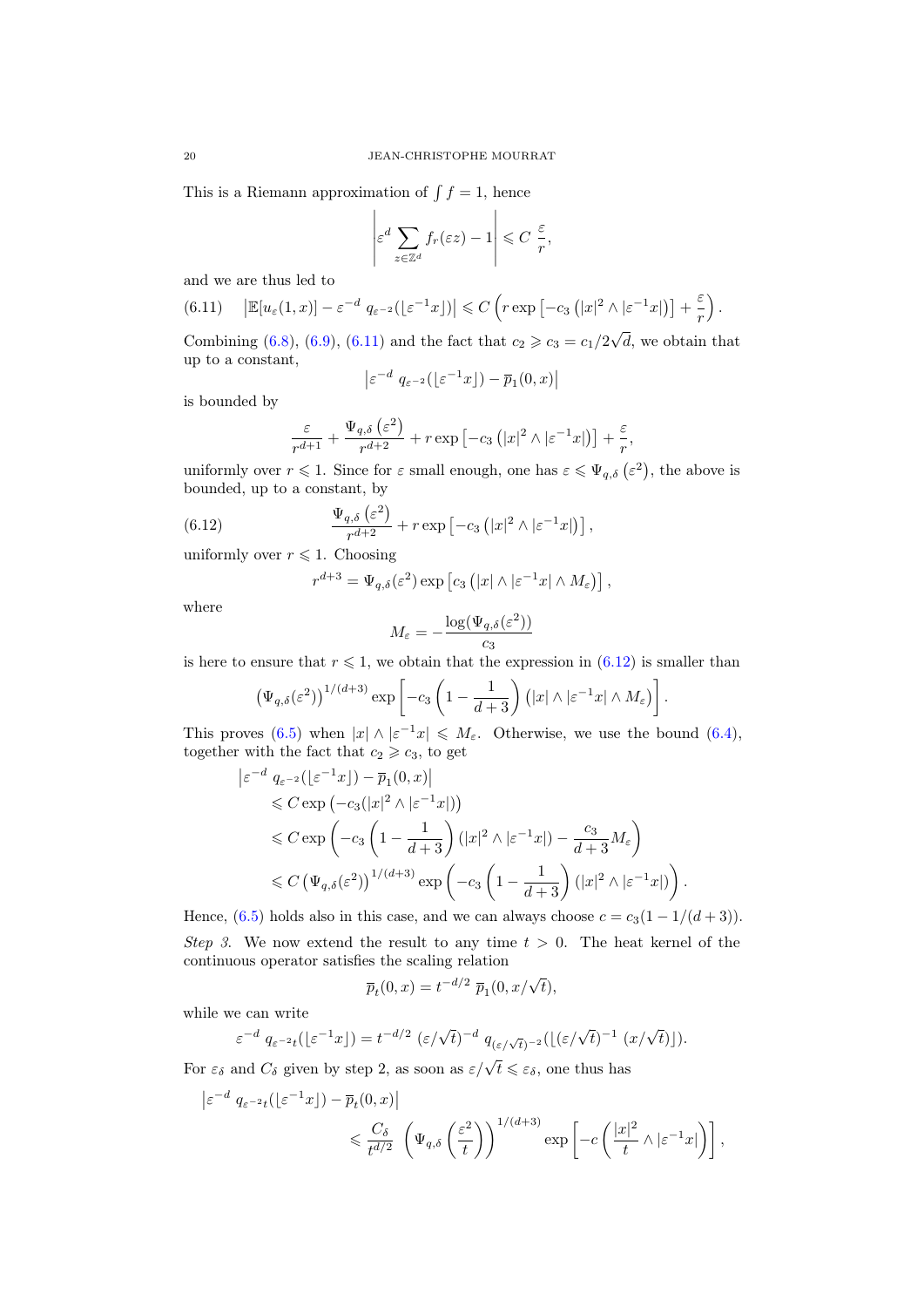<span id="page-20-2"></span>which is the claim of the theorem.  $\Box$ 

# 7. Homogenization of elliptic equations

In this last section, we state and prove the counterparts of Theorems [1.1](#page-1-0) and [1.3](#page-1-3) for the homogenization of elliptic equations. For  $f : \mathbb{R}^d \to \mathbb{R}$  bounded continuous, we consider the unique bounded solution of

$$
(\text{DEE}_{\varepsilon}^{\omega}) \qquad (\varepsilon^2 - L^{\omega})v^{(\varepsilon)} = \varepsilon^2 f(\varepsilon \cdot) \quad \text{on } \mathbb{Z}^d.
$$

Using integration by parts, one can check that

(7.1) 
$$
v^{(\varepsilon)}(x) = \int_0^{+\infty} e^{-t} u^{(\varepsilon)}(\varepsilon^{-2}t, x) dt,
$$

where  $u^{(\varepsilon)}$  is solution of  $(DPE_{\varepsilon}^{\omega})$  $(DPE_{\varepsilon}^{\omega})$ . For  $x \in \mathbb{R}^d$ , we let  $v_{\varepsilon}(x) = v^{(\varepsilon)}(\lfloor \varepsilon^{-1}x \rfloor)$ , so that

<span id="page-20-3"></span>(7.2) 
$$
v_{\varepsilon}(x) = \int_0^{+\infty} e^{-t} u_{\varepsilon}(t, x) dt.
$$

The function  $v_{\varepsilon}$  converges pointwise, as  $\varepsilon$  tends to 0, to  $\overline{v}$  the bounded solution of

<span id="page-20-5"></span>(CEE) 
$$
\left(1 - \frac{1}{2}\nabla \cdot \overline{A}\nabla\right)\overline{v} = f \quad \text{on } \mathbb{R}^d,
$$

and one has

<span id="page-20-4"></span>(7.3) 
$$
\overline{v}(x) = \int_0^{+\infty} e^{-t} \overline{u}(t, x) dt,
$$

where  $\bar{u}$  is the solution of [\(CPE\)](#page-0-1). Equipped with the representations [\(7.2\)](#page-20-3)-[\(7.3\)](#page-20-4), it is straightforward to derive the following result from Theorem [1.1.](#page-1-0)

<span id="page-20-0"></span>**Theorem 7.1.** Let  $m = |d/2| + 3$  and  $\delta > 0$ . There exist constants  $C_{\delta}$  (which may depend on the dimension) and q such that, if the weak derivatives of order m of f are in  $L^2(\mathbb{R}^d)$ , then for any  $\varepsilon > 0$  and  $x \in \mathbb{R}^d$ , one has

$$
|\mathbb{E}[v_{\varepsilon}(x)] - \overline{v}(x)| \leqslant \sum_{j=1}^d \|\partial_{x_j} f\|_{\infty} \varepsilon + C_{\delta} \left( \|f\|_2 + \sum_{j=1}^d \|\partial_{x_j^m} f\|_2 \right) \Psi_{q,\delta}(\varepsilon^2).
$$

Remark 7.2. Note that on the other hand, it does not look so simple to deduce Theorem [1.1](#page-1-0) from Theorem [7.1.](#page-20-0) A possibility for doing so may be to try to devise a quantitative version of [\[Ka,](#page-24-26) Theorem IX.2.16].

One can also consider the Green function  $G_{\varepsilon}^{\omega}(x, y)$ , the unique bounded function such that

$$
(\varepsilon^2 - L^{\omega})G_{\varepsilon}^{\omega}(x, \cdot) = \mathbf{1}_x.
$$

Letting  $\overline{G}(x, y)$  be the Green function associated to equation [\(CEE\)](#page-20-5), we can write the counterpart of Theorem [1.3.](#page-1-3)

<span id="page-20-1"></span>**Theorem 7.3.** Let  $d \geq 2$  and  $\delta > 0$ . There exist constants  $c > 0$  (independent of δ), q,  $C_\delta$  such that for any  $\varepsilon > 0$  and any  $x \in \varepsilon \mathbb{Z}^d \setminus \{0\}$ , one has

<span id="page-20-6"></span>
$$
(7.4) \quad \left| \varepsilon^{2-d} \mathbb{E} \left[ G_{\varepsilon}^{\omega}(0, \varepsilon^{-1} x) \right] - \overline{G}(0, x) \right|
$$
  

$$
\leqslant \frac{C_{\delta}}{|x|^{d-2}} \left[ \left( \Psi_{q, \delta} \left( \frac{\varepsilon^2}{|x|^2} \right) \right)^{1/(d+3)} e^{-c|x|} + e^{-c|\varepsilon^{-1} x|} \right].
$$

When  $d = 1$ , there exist  $C, c > 0$  such that for any  $\varepsilon > 0$  and any  $x \in \varepsilon \mathbb{Z}$ , one has

$$
\left|\varepsilon \ \mathbb{E}\left[G_{\varepsilon}^{\omega}(0,\varepsilon^{-1}x)\right]-\overline{G}(0,x)\right|\leqslant C\left[\varepsilon^{1/8}e^{-c|x|}+e^{-c|\varepsilon^{-1}x|}\right].
$$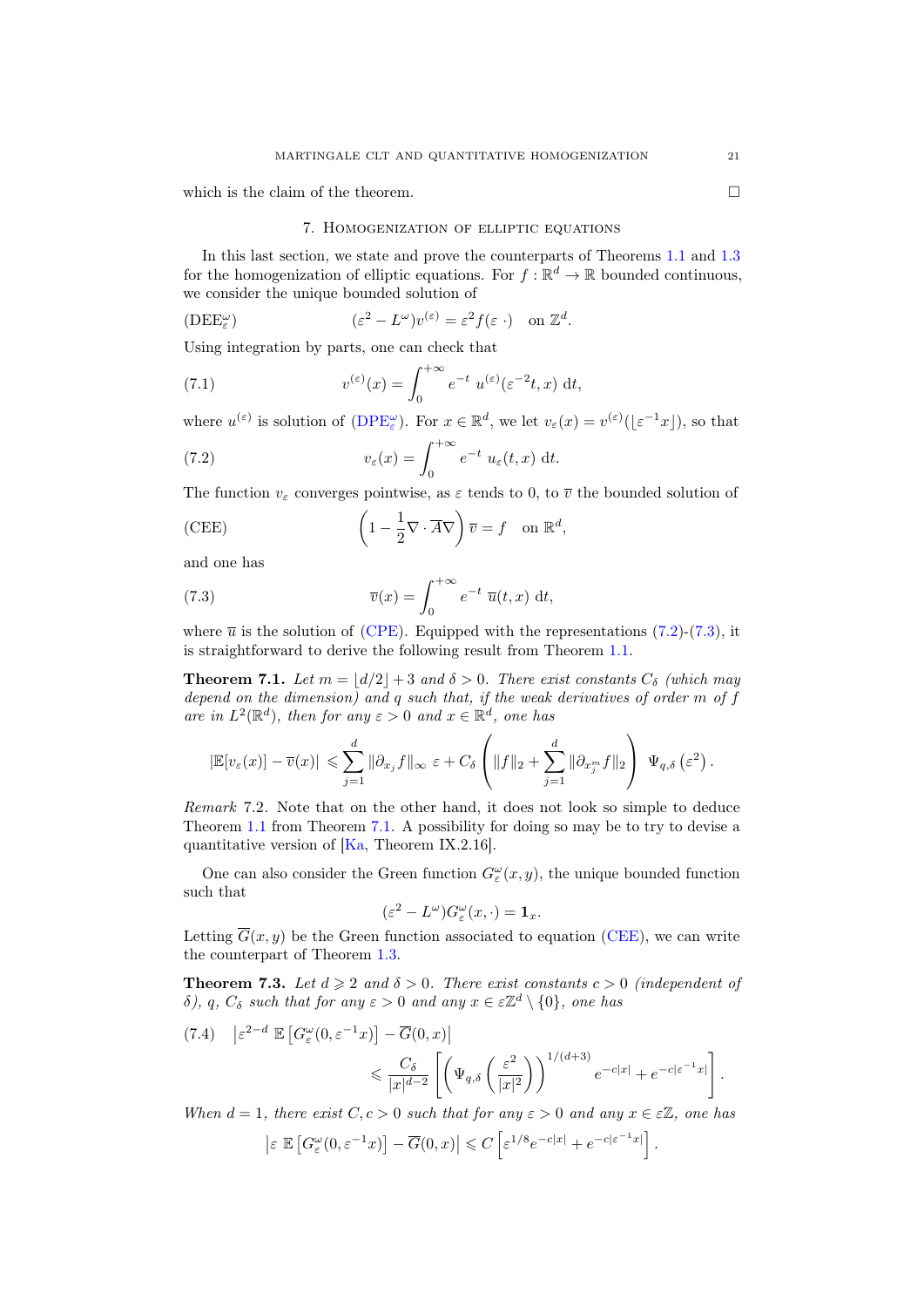Remark 7.4. The orders of magnitude, as  $\varepsilon$  tends to 0, of the right-hand side of  $(7.1)$  and  $(7.4)$ , are given respectively by  $(1.5)$  and  $(1.6)$ .

Proof. Our starting point is the fact that

$$
G_{\varepsilon}^{\omega}(x,y) = \varepsilon^{-2} \int_0^{+\infty} e^{-t} p_{\varepsilon^{-2}t}^{\omega}(x,y) dt,
$$

while

$$
\overline{G}(x,y) = \int_0^{+\infty} e^{-t} \ \overline{p}_t(x,y) \, \mathrm{d}t
$$

Recall first that Theorem [1.3](#page-1-3) ensures that there exist  $c > 0, C_{\delta}, \varepsilon_{\delta} > 0$  such that whenever  $t \geqslant (\varepsilon/\varepsilon_\delta)^2$ , one has

$$
(7.5) \quad \left| \varepsilon^{-d} \mathbb{E} [p_{\varepsilon^{-2}t}^{\omega}(0, \lfloor \varepsilon^{-1} x \rfloor)] - \overline{p}_t(0, x) \right|
$$
  

$$
\leq \frac{C_\delta}{t^{d/2}} \Psi_{q, \delta}^{1/(d+3)} \left( \frac{\varepsilon^2}{t} \right) \exp \left[ -c \left( \frac{|x|^2}{t} \wedge |\varepsilon^{-1} x| \right) \right].
$$

The difference of interest

<span id="page-21-0"></span>
$$
\left| \varepsilon^{2-d} \ \mathbb{E}\left[ G_\varepsilon^\omega(0,\lfloor \varepsilon^{-1} x \rfloor)\right] - \overline{G}(0,x) \right|
$$

is bounded by

(7.6) 
$$
\int_0^{+\infty} e^{-t} \left| \varepsilon^{-d} \mathbb{E} [p_{\varepsilon^{-2}t}^{\omega}(0, \lfloor \varepsilon^{-1} x \rfloor)] - \overline{p}_t(0, x) \right| dt.
$$

Let  $\eta = (\varepsilon/\varepsilon_\delta)^2 \vee (\varepsilon|x|)$ . If  $t \geq \eta$ , then the integrand above is bounded, up to a constant, by

<span id="page-21-4"></span><span id="page-21-3"></span><span id="page-21-1"></span>
$$
\frac{e^{-t}}{t^{d/2}}\Psi_{q,\delta}^{1/(d+3)}\left(\frac{\varepsilon^2}{t}\right)\exp\left[-c\frac{|x|^2}{t}\right].
$$

In order to control the integral in  $(7.6)$ , it thus suffices to bound the following three quantities:

(7.7) 
$$
\int_0^{+\infty} \frac{e^{-t}}{t^{d/2}} \Psi_{q,\delta}^{1/(d+3)}\left(\frac{\varepsilon^2}{t}\right) \exp\left[-c\frac{|x|^2}{t}\right] dt,
$$

(7.8) 
$$
\int_0^{\eta} \varepsilon^{-d} \mathbb{E}[p_{\varepsilon^{-2}t}^{\omega}(0, \lfloor \varepsilon^{-1}x \rfloor)] dt,
$$

(7.9) 
$$
\int_0^{\eta} \overline{p}_t(0,x) dt.
$$

We start with the integral in  $(7.7)$ , which is the only non-negligible one. To begin with, note that for any  $\gamma$ , a change of variables gives us the identity

<span id="page-21-5"></span>(7.10) 
$$
\int_0^{+\infty} \frac{e^{-t}}{t^{\gamma}} e^{-c|x|^2/t} dt = |x|^{2-2\gamma} \int_0^{+\infty} \frac{e^{-s|x|^2}}{s^{\gamma}} e^{-c/s} ds,
$$

and moreover, provided  $\gamma > 1$ ,

<span id="page-21-2"></span>
$$
\int_0^{+\infty} \frac{e^{-s|x|^2}}{s^{\gamma}} e^{-c/s} ds \leq e^{-c|x|/2} \int_0^{1/|x|} \frac{e^{-c/2s}}{s^{\gamma}} ds + e^{-|x|} \int_{1/|x|}^{+\infty} \frac{e^{-c/s}}{s^{\gamma}} ds
$$
\n(7.11)\n
$$
\leq C e^{-c|x|/2},
$$

for some large enough C (and  $c \leq 2$ ). We have thus shown that, for  $\gamma > 1$ ,

(7.12) 
$$
\int_0^{+\infty} \frac{e^{-t}}{t^{\gamma}} e^{-c|x|^2/t} dt \leq C|x|^{2-2\gamma} e^{-c|x|/2}.
$$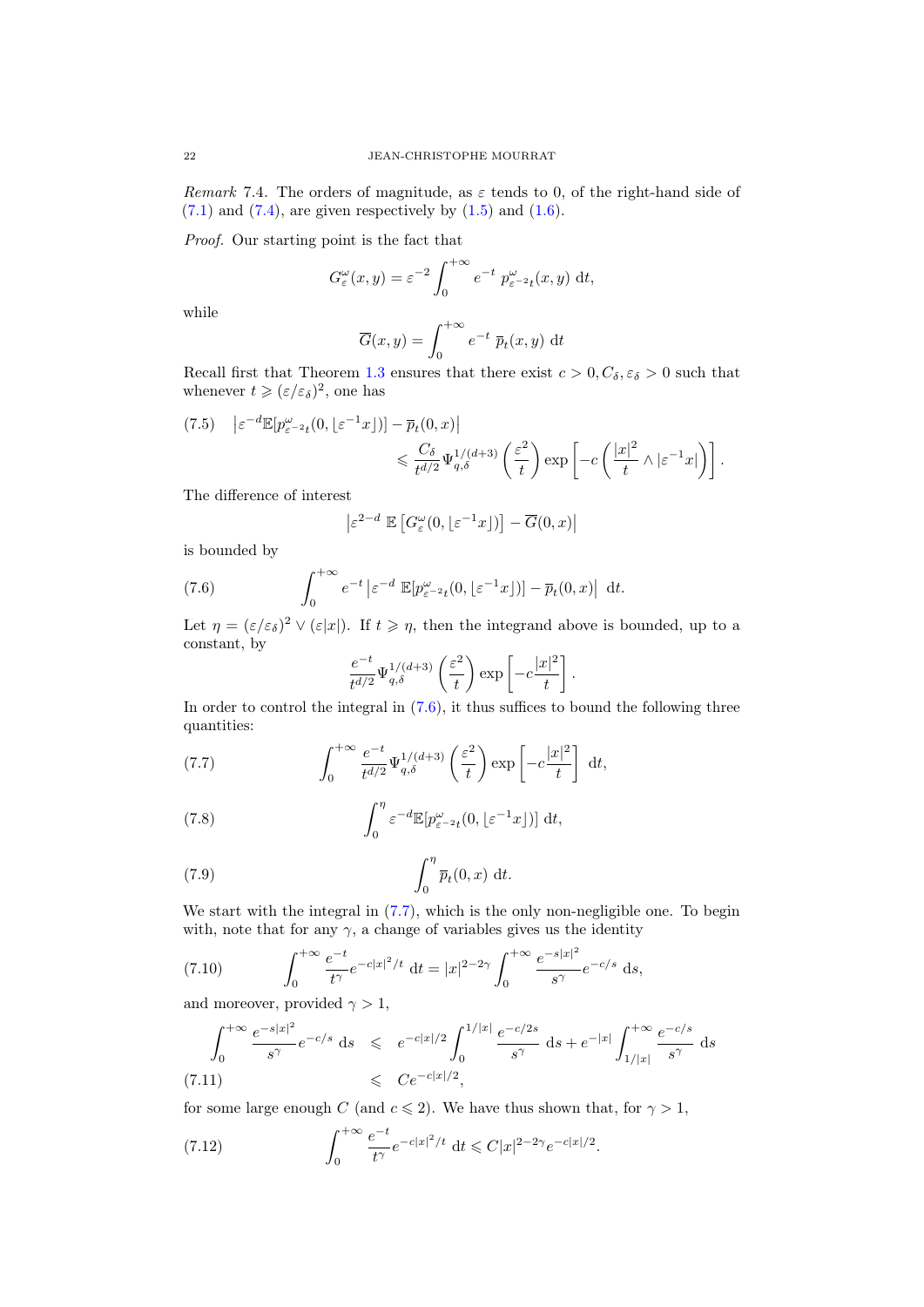When  $d \ge 3$ , we have  $\Psi_{q,\delta}(u) = u^{1/2-\delta}$ , so that the integral in [\(7.7\)](#page-21-1) is bounded, up to a constant, by

<span id="page-22-0"></span>(7.13) 
$$
|x|^{2-d} \Psi_{q,\delta}^{1/(d+3)}\left(\frac{\varepsilon^2}{|x|^2}\right) e^{-c|x|/2}.
$$

When  $d = 2$ , the argument requires some minor modifications, due to presence of a logarithmic factor in  $\Psi_{q,\delta}$ . One should consider instead integrals of the form

$$
\int_0^{+\infty} \frac{e^{-t}}{t^{\gamma}} \log_+^{q'} \left(t/\varepsilon^2\right) e^{-c|x|^2/t} \, \mathrm{d}t = |x|^{2-2\gamma} \int_0^{+\infty} \frac{e^{-s|x|^2}}{s^{\gamma}} \log_+^{q'} \left(s|x|^2/\varepsilon^2\right) e^{-c/s} \, \mathrm{d}s,
$$

for some  $q' \geq 0$  and  $\gamma > 1$  (in fact,  $\gamma = 1 + 1/20$ ). This last integral is bounded by

$$
\int_0^{\varepsilon^2/|x|^2} \frac{e^{-s|x|^2}}{s^\gamma} e^{-c/s} ds + \int_{\varepsilon^2/|x|^2}^{+\infty} \frac{e^{-s|x|^2}}{s^\gamma} \log^{q'}\left(s|x|^2/\varepsilon^2\right) e^{-c/s} ds
$$

For the first integral,  $(7.11)$  gives us an upper bound. Inequality  $(7.11)$  also enables us to bound the second integral, using the fact that

$$
\log^{q'}\left(s|x|^2/\varepsilon^2\right) \leq 2^{q'}\left(\log^{q'}\left(|x|^2/\varepsilon^2\right) + \log^{q'}\left(s\right)\right).
$$

These observations thus guarantee that  $(7.7)$  is also bounded by  $(7.13)$  when  $d = 2$ .

We now turn to the evaluation of the integral in [\(7.8\)](#page-21-3). Since, for  $z \ge 0$ , one has  $arcsinh(z) = log(z + \sqrt{1 + z^2}) \ge log(1 + z)$ , and using part (1) of Theorem [6.2,](#page-17-1) one can bound the integral in  $(7.8)$  (up to a constant) by

<span id="page-22-1"></span>
$$
\int_0^{\eta} \varepsilon^{-d} \exp\left(-|\varepsilon^{-1}x| \log\left(1 + \frac{|\varepsilon^{-1}x|}{\overline{c}\varepsilon^{-2}t}\right)\right) dt.
$$

A change of variables shows that this is equal to

(7.14) 
$$
\frac{\varepsilon |x|}{\bar{c}} \varepsilon^{-d} \int_0^{\eta'} \exp \left(-|\varepsilon^{-1} x| \log \left(1 + 1/s\right)\right) ds,
$$

where

$$
\eta' = \frac{\overline{c}\eta}{\varepsilon|x|} = \frac{\overline{c}\varepsilon_{\delta}^{-2}}{|\varepsilon^{-1}x|} \vee \overline{c}.
$$

Since we consider only  $x \in \varepsilon \mathbb{Z}^d \setminus \{0\}$ , the parameter  $\eta'$  is uniformly bounded, independently of the value of x and  $\varepsilon$ . The integral in [\(7.14\)](#page-22-1) is thus bounded (up to a constant) by

$$
\begin{aligned} \varepsilon^{1-d}|x|(1+\eta^{-1})^{-|\varepsilon^{-1}x|}&=|x|^{2-d}|\varepsilon^{-1}x|^{d-1}(1+\eta^{-1})^{-|\varepsilon^{-1}x|}\\ &\leqslant C|x|^{2-d}\exp\left(-c|\varepsilon^{-1}x|\right). \end{aligned}
$$

This finishes the analysis of the integral in [\(7.8\)](#page-21-3), and there remains only to consider the integral in [\(7.9\)](#page-21-4). This integral is bounded by a constant times

$$
\int_0^{\eta} t^{-d/2} e^{-c|x|^2/t} dt
$$

for some small enough  $c > 0$ . A change of variables enables one to rewrite this integral as

<span id="page-22-2"></span>(7.15)  
\n
$$
|x|^{2-d} \int_0^{\eta |x|^{-2}} u^{-d/2} e^{-c/u} du \le |x|^{2-d} \exp\left(-\frac{c}{2\eta |x|^{-2}}\right) \int_0^{\eta |x|^{-2}} u^{-d/2} e^{-c/2u} du.
$$
\nMoreover

Moreover,

$$
\eta |x|^{-2} = \frac{{\varepsilon}_{\delta}^{-2}}{|{\varepsilon}^{-1}x|^2} \vee \frac{1}{|{\varepsilon}^{-1}x|} \leqslant \frac{C'}{|{\varepsilon}^{-1}x|} \leqslant C'
$$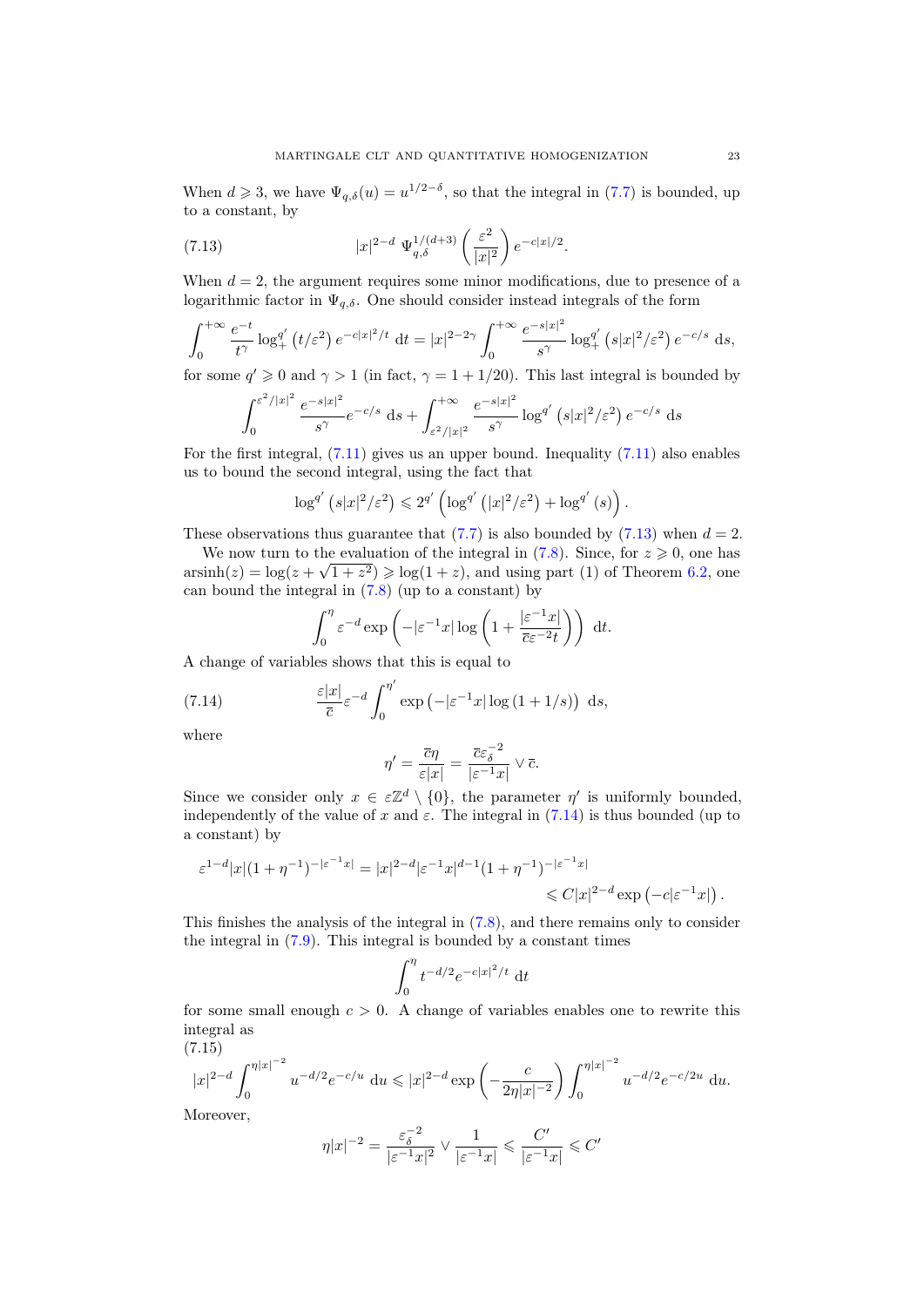for some large enough C', uniformly over  $\varepsilon > 0$  and  $x \in \varepsilon \mathbb{Z}^d \setminus \{0\}$ . The right-hand side of [\(7.15\)](#page-22-2) is thus bounded by

$$
|x|^{2-d} \exp\left(-\frac{|\varepsilon^{-1} x|}{C'}\right) \int_0^{C'} u^{-d/2} e^{-c/2u} du.
$$

We thus obtained the required bound on [\(7.9\)](#page-21-4), and this finishes the proof of Theorem [7.3](#page-20-1) for  $d \ge 2$ .

For the one-dimensional case, the analysis must be slightly adapted. We need to bound the integrals appearing in [\(7.7\)](#page-21-1), [\(7.8\)](#page-21-3) and [\(7.9\)](#page-21-4). The analysis of the integrals in [\(7.8\)](#page-21-3) and [\(7.9\)](#page-21-4) can be kept without change, except that only the case  $x \in \mathcal{Z}\setminus\{0\}$ was considered above, while here we want to consider also  $x = 0$ . But this is a very easy case, since the upper bound  $t^{-1/2}$  on the heat kernels is integrable close to 0. As for the integral in [\(7.7\)](#page-21-1), it is equal to

$$
\varepsilon^{1/8} \int_0^{+\infty} \frac{e^{-t}}{t^{\gamma}} e^{-c|x|^2/t} dt,
$$

where  $\gamma = 1/2 + 1/16 < 1$ . The integral above is uniformly bounded over x such that  $|x| \leq 1$ . Otherwise, as noted in [\(7.10\)](#page-21-5), we have

$$
\int_0^{+\infty} \frac{e^{-t}}{t^{\gamma}} e^{-c|x|^2/t} dt = |x|^{2-2\gamma} \int_0^{+\infty} \frac{e^{-s|x|^2}}{s^{\gamma}} e^{-c/s} ds,
$$

and we can bound the last integral by

$$
e^{-c|x|} \int_0^{1/|x|} \frac{e^{-s}}{s^{\gamma}} ds + e^{-|x|/2} \int_{1/|x|}^{+\infty} \frac{e^{-s/2}}{s^{\gamma}} ds,
$$

where in the second part, we used the fact that for  $|x| \geq 1$  and  $s \geq |x|^{-1}$ , we have  $s|x|^2 \ge |x|/2 + s/2$ . We have thus shown that the integral in [\(7.7\)](#page-21-1) is bounded, up to a constant, by

$$
\varepsilon^{1/8} (|x|^{2-2\gamma} + 1) e^{-c|x|},
$$

uniformly over  $x \in \mathbb{R}$ , and this finishes the proof for  $d = 1$ .

$$
\mathcal{L}_{\mathcal{L}}
$$

#### **REFERENCES**

<span id="page-23-0"></span>[Ad] R.A. Adams. Sobolev spaces. Pure and Applied Mathematics 65, Academic Press (1975).

- <span id="page-23-7"></span>[ABDH13] S. Andres, M.T. Barlow, J.-D. Deuschel, B.M. Hambly. Invariance principle for the random conductance model. Probab. Theory Related Fields, to appear.
- <span id="page-23-4"></span>[BH09] M.T. Barlow, B.M. Hambly. Parabolic Harnack inequality and local limit theorem for percolation clusters. Electron. J. Probab. 14 (1), 1–27 (2009).
- <span id="page-23-1"></span>[BLP] A. Bensoussan, J.-L. Lions, G. Papanicolaou. Asymptotic analysis for periodic structures. Studies in mathematics and its applications 5, North-Holland publishing (1978).
- <span id="page-23-5"></span>[BBHK08] N. Berger, M. Biskup, C.E. Hoffman, G. Kozma. Anomalous heat-kernel decay for random walk among bounded random conductances. Ann. Inst. Henri Poincaré Probab. Stat. 44 (2), 374–392 (2008).
- <span id="page-23-6"></span>[BB12] M. Biskup, O. Boukhadra. Subdiffusive heat-kernel decay in four-dimensional i.i.d. random conductance models. J. Lond. Math. Soc. 86 (2), 455–481 (2012).
- [Bo82] E. Bolthausen. Exact convergence rates in some martingale central limit theorems. Ann. Probab. 10 (3), 672–688 (1982).
- <span id="page-23-2"></span>[CS10] L.A. Caffarelli, P.E. Souganidis. Rates of convergence for the homogenization of fully nonlinear uniformly elliptic pde in random media. Invent. Math. 180 (2), 301–360 (2010).
- <span id="page-23-10"></span>[CKS87] E.A. Carlen, S. Kusuoka, D.W. Stroock. Upper bounds for symmetric Markov transition functions. Ann. Inst. Henri Poincaré Probab. Stat. 23 (S2), 245-287 (1987).
- <span id="page-23-9"></span>[CS05] L.H.Y. Chen, Q.-M. Shao. Stein's method for normal approximation. An introduction to Stein's method 1–59, Lect. notes ser. Inst. Math. Sci. Natl. Univ. Singap. 4 (2005).
- <span id="page-23-3"></span>[CF13] J. Conlon, A. Fahim. Strong convergence to the homogenized limit of parabolic equations with random coefficients. Trans. Amer. Math. Soc., to appear.
- <span id="page-23-8"></span>[CN00a] J. Conlon, A. Naddaf. Green's functions for elliptic and parabolic equations with random coefficients. New York J. Math. 6, 153–225 (2000).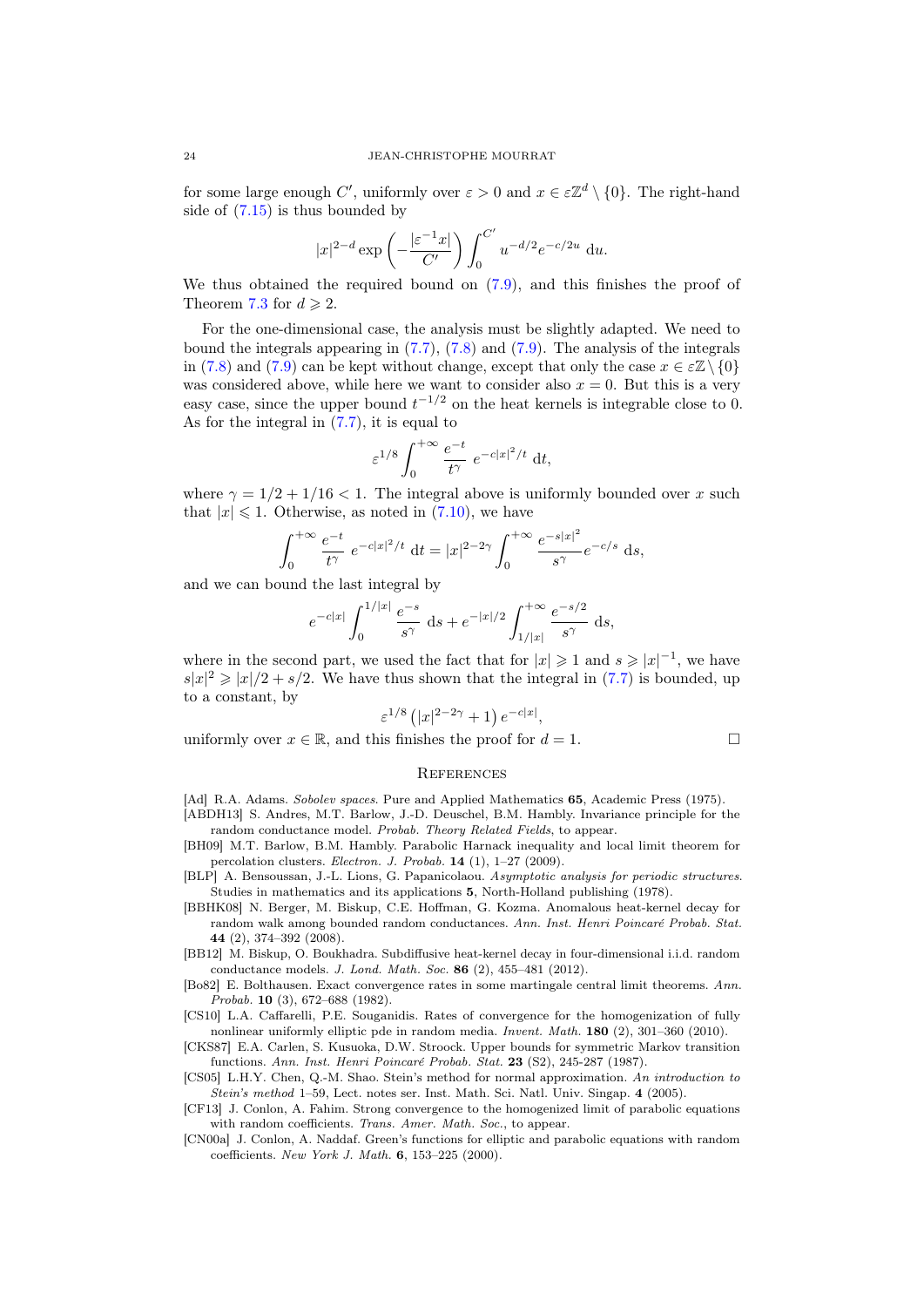- [CN00b] J. Conlon, A. Naddaf. On homogenization of elliptic equations with random coefficients. Electron. J. Probab. 5 (9), 58 pp (2000).
- <span id="page-24-6"></span>[CS13] J. Conlon, T. Spencer. Strong convergence to the homogenized limit of elliptic equations with random coefficients. Trans. Amer. Math. Soc., to appear.
- <span id="page-24-23"></span>[DFGW89] A. De Masi, P.A. Ferrari, S. Goldstein, W.D. Wick. An invariance principle for reversible Markov processes. Applications to random motions in random environments. J. Statist. Phys. 55 (3-4), 787-855 (1989).
- <span id="page-24-25"></span>[De99] T. Delmotte. Parabolic Harnack inequality and estimates of Markov chains on graphs. Rev. Mat. Iberoamericana 15 (1), 181–232 (1999).
- <span id="page-24-8"></span>[DD05] T. Delmotte, J.-D. Deuschel. On estimating the derivatives of symmetric diffusions in stationary random environment, with applications to  $\nabla \phi$  interface model. Probab. Theory Related Fields 133 (3), 358–390 (2005).
- <span id="page-24-17"></span>[Dv72] A. Dvoretzky. Asymptotic normality for sums of dependent random variables. Proceedings of the sixth Berkeley symposium on mathematical statistics and probability  $1970/1971$ , vol. II: Probability theory, 513–535 (1972).
- <span id="page-24-24"></span>[Ev] L.C. Evans. Partial differential equations – Second edition. Graduate studies in mathematics 19, American mathematical society (2010).
- <span id="page-24-7"></span>[FM06] L.R.G. Fontes, P. Mathieu. On symmetric random walks with random conductances on  $\mathbb{Z}^{\bar{d}}$ . Probab. Theory Related Fields 134 (4), 565–602 (2006).
- <span id="page-24-21"></span>[GM12] A. Gloria, J.-C. Mourrat. Spectral measure and approximation of homogenized coefficients. Probab. Theory Related Fields 154 (1-2), 287–326 (2012).
- <span id="page-24-13"></span>[GO11] A. Gloria, F. Otto. An optimal variance estimate in stochastic homogenization of discrete elliptic equations. Ann. Probab. 39 (3), 779–856 (2011).
- [Ha84] E. Haeusler. A note on the rate of convergence in the martingale central limit theorem. Ann. Probab. 12 (2), 635-639 (1984).
- <span id="page-24-11"></span>[Ha88] E. Haeusler. On the rate of convergence in the central limit theorem for martingales with discrete and continuous time. Ann. Probab. 16 (1), 275-299 (1988).
- <span id="page-24-16"></span>[HJ88] E. Haeusler, K. Joos. A nonuniform bound on the rate of convergence in the martingale central limit theorem Ann. Probab. 16 (4), 1699-1720 (1988).
- <span id="page-24-10"></span>[HB70] C.C. Heyde, B.M. Brown. On the departure from normality of a certain class of martingales. Ann. Math. Statist. 41, 2161-2165 (1970).
- <span id="page-24-18"></span>[JS] J. Jacod, A.N. Shiryaev. Limit theorems for stochastic processes (2nd edition). Grundlehren der mathematischen Wissenschaften 288. Springer (2003).
- <span id="page-24-5"></span>[JKO] V.V. Jikov, S.M. Kozlov, O.A. Oleinik. Homogenization of differential operators and integral functionals. Translated from Russian by G.A. Yosifian. Springer (1994).
- <span id="page-24-26"></span>[Ka] T. Kato. Perturbation theory for linear operators (2nd edition). Grundlehren der mathematischen Wissenschaften 132, Springer (1976).
- <span id="page-24-19"></span>[KV86] C. Kipnis, S.R.S. Varadhan. Central limit theorem for additive functionals of reversible Markov processes and applications to simple exclusions, *Comm. Math. Phys.* 104, 1-19 (1986).
- <span id="page-24-2"></span>[Ko78] S.M. Kozlov. Averaging of random structures. Dokl. Akad. Nauk SSSR 241 (5), 1016-1019 (1978). English transl. Soviet Math. Dokl. 19 (4), 950-954 (1978).
- <span id="page-24-4"></span>[Kü83] R. Künnemann. The diffusion limit for reversible jump processes on  $\mathbb{Z}^d$  with ergodic random bond conductivities. Comm. Math. Phys. 90 (1), 27–68 (1983).
- <span id="page-24-22"></span>[Le01] A. Lejay. Homogenization of divergence-form operators with lower-order terms in random media. Probab. Theory Related Fields 120 (2), 255–276 (2001).
- <span id="page-24-0"></span>[Ma] J.C. Maxwell. Medium in which small spheres are uniformly disseminated. A treatise on electricity and magnetism, 3d ed., part II, chapter IX, article 314. Clarendon press (1891).
- <span id="page-24-9"></span>[Mo12] J.-C. Mourrat. A quantitative central limit theorem for the random walk among random conductances. Electron. J. Probab. 17 (97), 1-17 (2012).
- <span id="page-24-12"></span>[Mo13] J.-C. Mourrat. On the rate of convergence in the martingale central limit theorem. Bernoulli, to appear.
- <span id="page-24-3"></span>[PV81] G.C. Papanicolaou, S.R.S. Varadhan. Boundary value problems with rapidly oscillating random coefficients. Random fields (Esztergom, 1979) 835-873, Colloq. Math. Soc. János Bolyai 27, North-Holland (1981).
- <span id="page-24-15"></span>[RR] S.T. Rachev, L. Rüschendorf. Mass transportation problems – Vol. II: applications. Probability and its applications, Springer (1998).
- <span id="page-24-20"></span>[SS04] V. Sidoravicius, A.-S. Sznitman. Quenched invariance principles for walks on clusters of percolation or among random conductances. Probab. Theory Related Fields 129 (2), 219-244  $(2004)$ .
- <span id="page-24-1"></span>[St] J.W. Strutt (3d Baron Rayleigh). On the influence of obstacles arranged in rectangular order upon the properties of a medium. Philos. mag. 34, 481-502 (1892).
- <span id="page-24-14"></span>[Vi] C. Villani. Topics in optimal transportation. Graduate studies in mathematics 58, American mathematical society (2003).